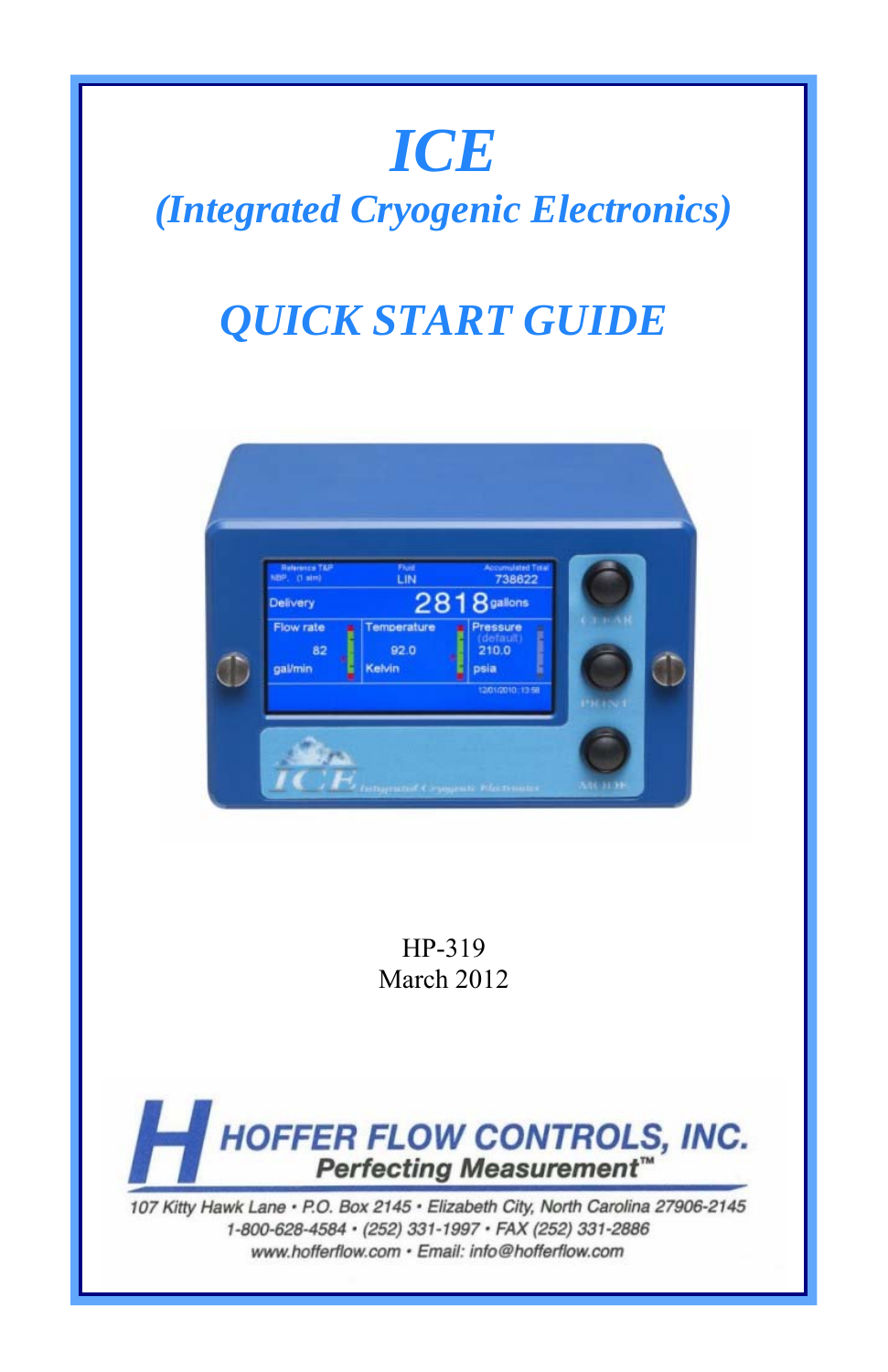HFC 9708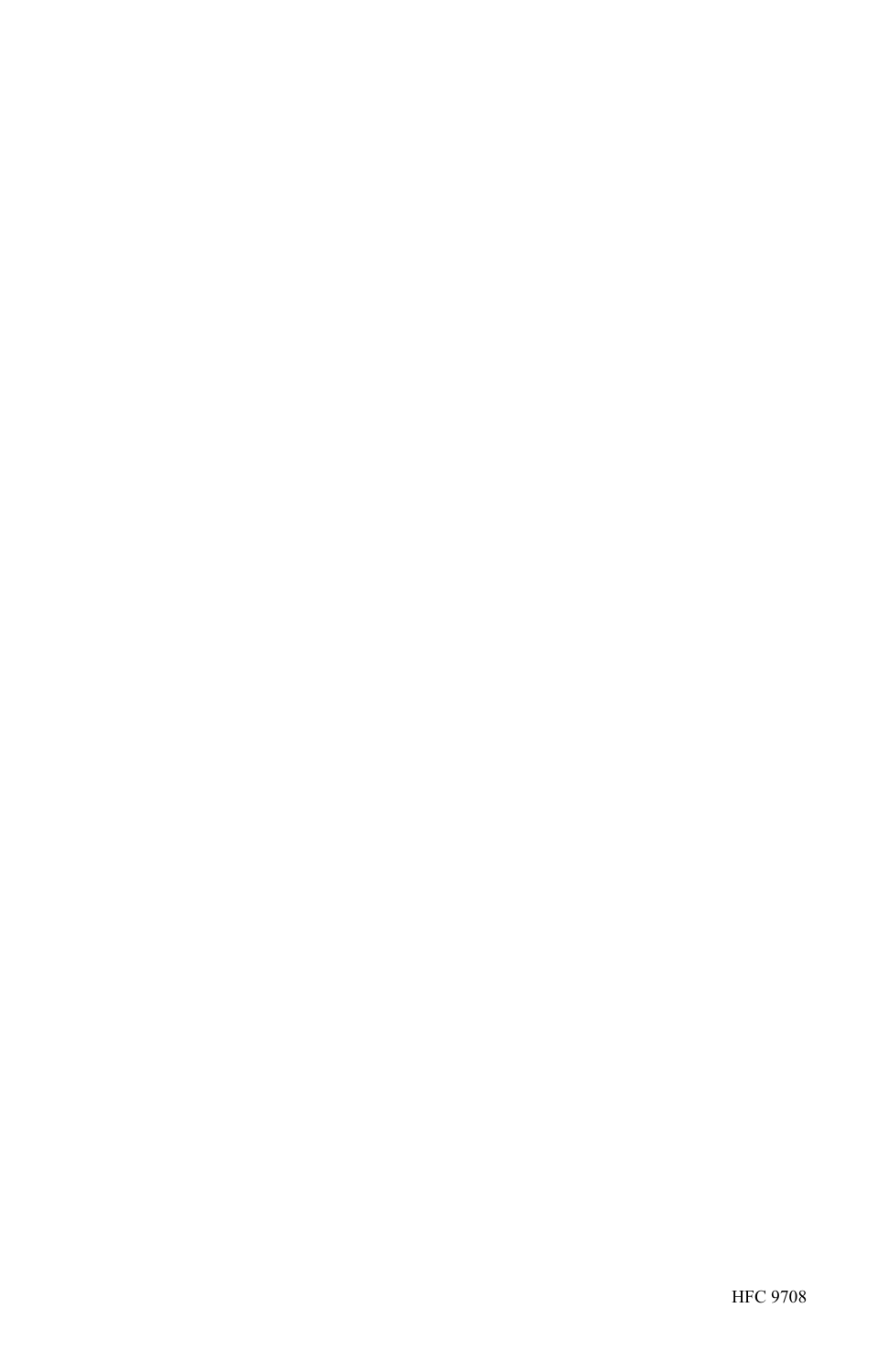#### HOFFER FLOW CONTROLS, INC. makes no warranty of any kind with regard to this material, including, but not limited to, the implied warranties of merchantability and fitness for a particular purpose. **NOTICE**

This manual has been provided as an aid in installing, connecting, calibrating, operating, and servicing this unit. Every precaution for accuracy has been taken in the preparation of this manual; however, HOFFER FLOW CONTROLS, INC. neither assumes responsibility for any omissions or errors that may appear nor assumes liability for any damages that may result from the use of the products in accordance with information contained in the manual.

HOFFER FLOW CONTROLS' policy is to provide a user manual for each item supplied. Therefore, all applicable user manuals should be examined before attempting to install or otherwise connect a number of related subsystems.

During installation, care must be taken to select the correct interconnecting wiring drawing. The choice of an incorrect connection drawing may result in damage to the system and/or one of the components.

Please review the complete model number of each item to be connected and locate the appropriate manual(s) and/or drawing(s). Identify all model numbers exactly before making any connections. A number of options and accessories may be added to the main instrument, which are not shown on the basic user wiring. Consult the appropriate option or accessory user manual before connecting it to the system. In many cases, a system wiring drawing is available and may be requested from HOFFER FLOW CONTROLS.

This document contains proprietary information, which is protected by copyright. All rights are reserved. No part of this document may be photocopied, reproduced, or translated to another language without the prior written consent of HOFFER FLOW CONTROLS, INC.

HOFFER FLOW CONTROLS' policy is to make running changes, not model changes, whenever an improvement is possible. This affords our customers the latest in technology and engineering. The information contained in this document is subject to change without notice.

#### **Return Requests / Inquiries**

Direct all warranty and repair requests/inquiries to the Hoffer Flow Controls Customer Service Department, telephone number (252) 331-1997 or 1-800-628-4584. BEFORE RETURNING ANY PRODUCT(S) TO HOFFER FLOW CONTROLS, PURCHASER MUST OBTAIN A RETURNED MATERIAL AUTHORIZATION (RMA) NUMBER FROM HOFFER FLOW CONTROLS' CUSTOMER SERVICE DEPARTMENT (IN ORDER TO AVOID CUSTOMER SERVICE DEPARTMENT (IN ORDER TO AVOID PROCESSING DELAYS). The assigned RMA number should then be marked on the outside of the return package and on any correspondence.

FOR **WARRANTY** RETURNS, please have the following information available BEFORE contacting HOFFER FLOW CONTROLS:

- 1. P.O. number under which the product was PURCHASED,
- 2. Model and serial number of the product under warranty, and
- 3. Repair instructions and/or specific problems relative to the product.

FOR **NON-WARRANTY** REPAIRS OR CALIBRATIONS, FLOW CONTROLS for current repair/ calibration charges. Have the following information available BEFORE contacting HOFFER FLOW CONTROLS:

- 1. P.O. number to cover the COST of the repair/calibration,
- 2. Model and serial number of the product and
- 3. Repair instructions and/or specific problems relative to the product.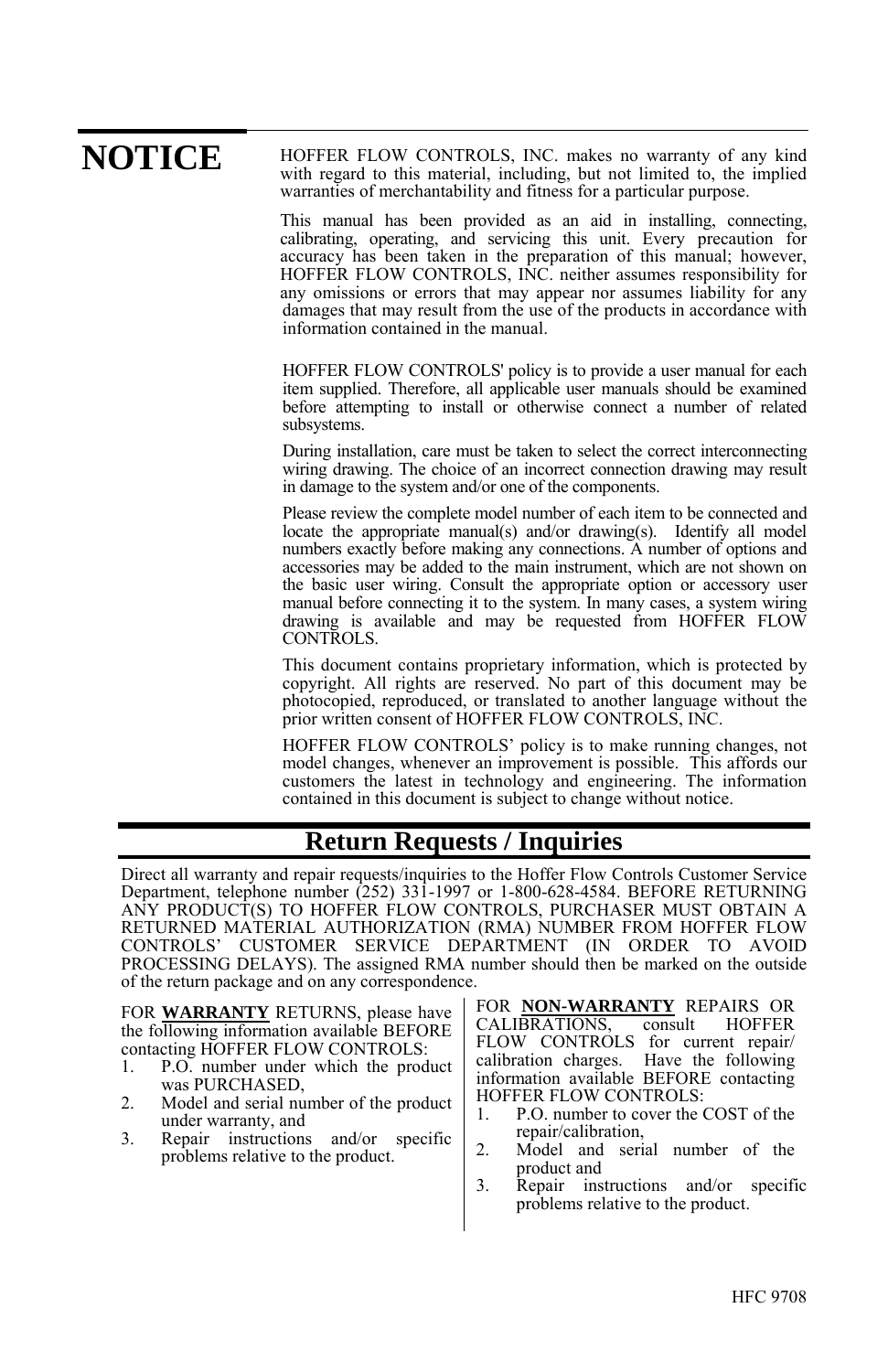#### **LIMITED WARRANTY**

HOFFER FLOW CONTROLS, INC. ("HFC") warrants HFC's products ("goods") described in the specifications incorporated in this manual to be free from defects in material and workmanship under normal use and service, but only if such goods have been properly selected for the service intended, properly installed and properly operated and maintained.<br>This warranty shall extend for a period of one (1) year from the date of delivery to the<br>original purchaser (or eighteen (18) mont outside the continental United States). This warranty is extended only to the original purchaser ("Purchaser"). *Purchaser's sole and exclusive remedy is the repair and/or replacement of nonconforming goods as provided in the following paragraphs.*

In the event Purchaser believes the goods are defective, the goods must be returned to HFC, transportation prepaid by Purchaser, within twelve (12) months after delivery of goods (or eighteen (18) months for goods delivered outside the continental United States) for inspection by HFC. If HFC's inspection determines that the workmanship or materials are defective, the goods will be either repaired or replaced, at HFC's sole determination, free of additional charge, and the goods will be returned, transportation paid by HFC, using the lowest cost transportation available.

Prior to returning the goods to HFC, Purchaser must obtain a Returned Material Authorization (RMA) Number from HFC's Customer Service Department within 30 days after discovery of a purported breach of warranty, but no later than the warranty period; otherwise, such claims shall be deemed waived. See the Return Requests/Inquiries Section of this manual.

If HFC's inspection reveals the goods are free of defects in material and workmanship or such inspection reveals the goods were improperly used, improperly installed, and/or improperly selected for service intended, HFC will notify the purchaser in writing and will deliver the goods back to Purchaser upon (i) receipt of Purchaser's written instructions and (ii) the cost of transportation. If Purchaser does not respond within thirty (30) days after notice from HFC, the goods will be disposed of in HFC's discretion.

HFC does not warrant these goods to meet the requirements of any safety code of any state, municipality, or other jurisdiction, and Purchaser assumes all risk and liability whatsoever resulting from the use thereof, whether used singly or in combination with other machines or apparatus.

This warranty shall not apply to any HFC goods or parts thereof, which have been repaired outside HFC's factory or altered in any way, or have been subject to misuse, negligence, or accident, or have not been operated in accordance with HFC's printed instructions or have been operated under conditions more severe than, or otherwise exceeding, those set forth in the specifications for such goods.

**THIS WARRANTY IS EXPRESSLY IN LIEU OF ALL OTHER WARRANTIES, EXPRESSED OR IMPLIED, INCLUDING ANY IMPLIED WARRANTY OF MERCHANTABILITY OR FITNESS FOR A PARTICULAR PURPOSE.** HFC SHALL NOT BE LIABLE FOR ANY LOSS OR DAMAGE RESULTING, DIRECTLY OR INDIRECTLY, FROM THE USE OR LOSS OF USE OF THE GOODS. WITHOUT LIMITING THE GENERALITY OF THE FOREGOING, THIS EXCLUSION FROM LIABILITY EMBRACES THE PURCHASER'S EXPENSES FOR DOWNTIME OR FOR MAKING UP DOWNTIME, DAMAGES FOR WHICH THE PURCHASER MAY BE LIABLE TO OTHER PERSONS, DAMAGES TO PROPERTY, AND INJURY TO OR DEATH OF ANY PERSONS. HFC NEITHER ASSUMES NOR AUTHORIZES ANY PERSON TO ASSUME FOR IT ANY OTHER LIABILITY IN CONNECTION WITH THE SALE OR USE OF HFC'S GOODS, AND THERE ARE PURCHASER'S SOLE AND EXCLUSIVE REMEDY IS THE REPAIR AND/OR REPLACEMENT OF *NONCONFORMING GOODS AS PROVIDED IN THE PRECEDING PARAGRAPHS. HFC SHALL NOT BE LIABLE FOR ANY OTHER DAMAGES WHATSOEVER INCLUDING INDIRECT, INCIDENTAL, OR CONSEQUENTIAL DAMAGES.* 

#### Disclaimer

Specifications are subject to change without notice. Some pages are left intentionally blank.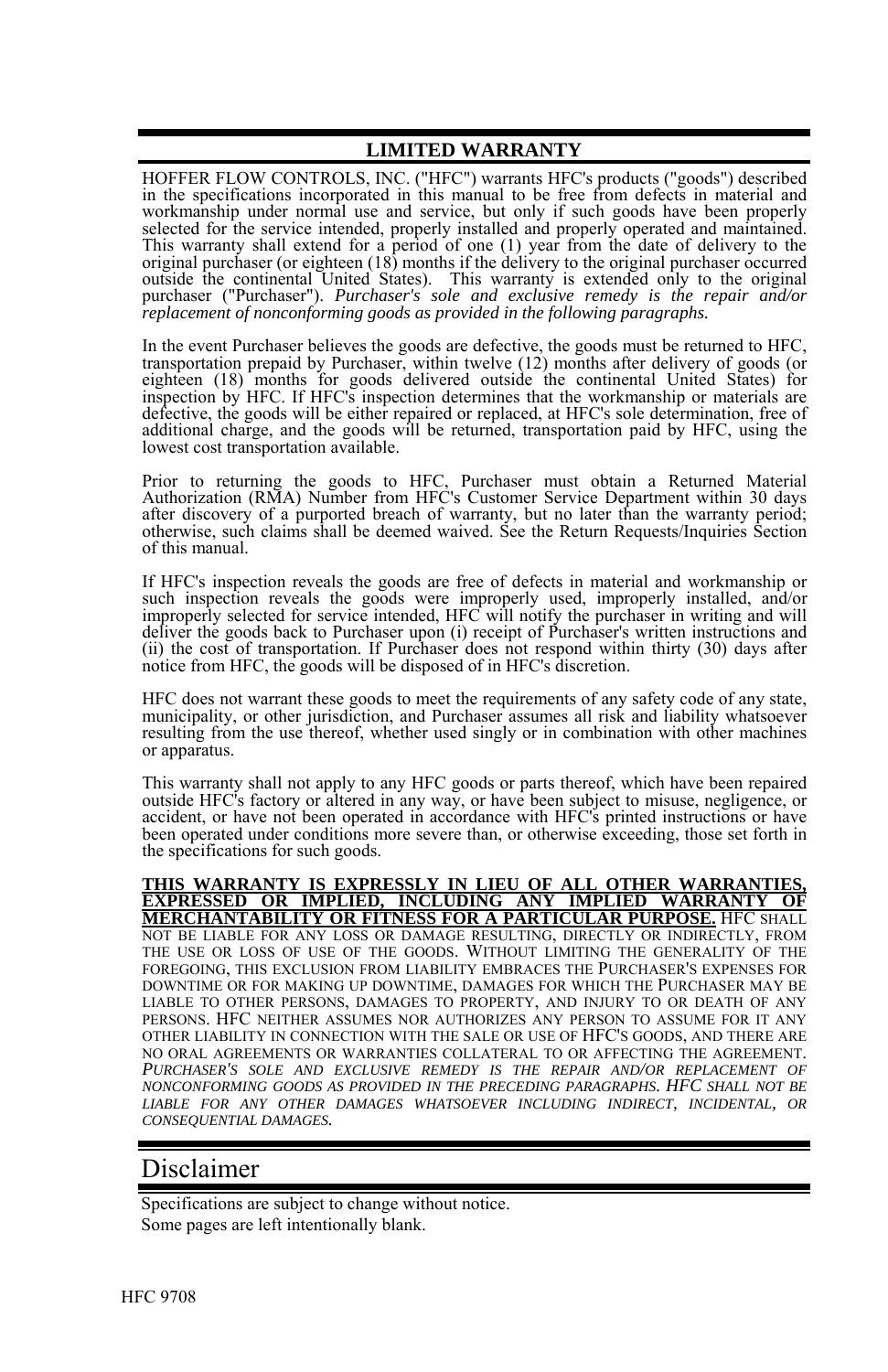## **TABLE OF CONTENTS**

| <b>APPENDIX:</b> |  |
|------------------|--|
|                  |  |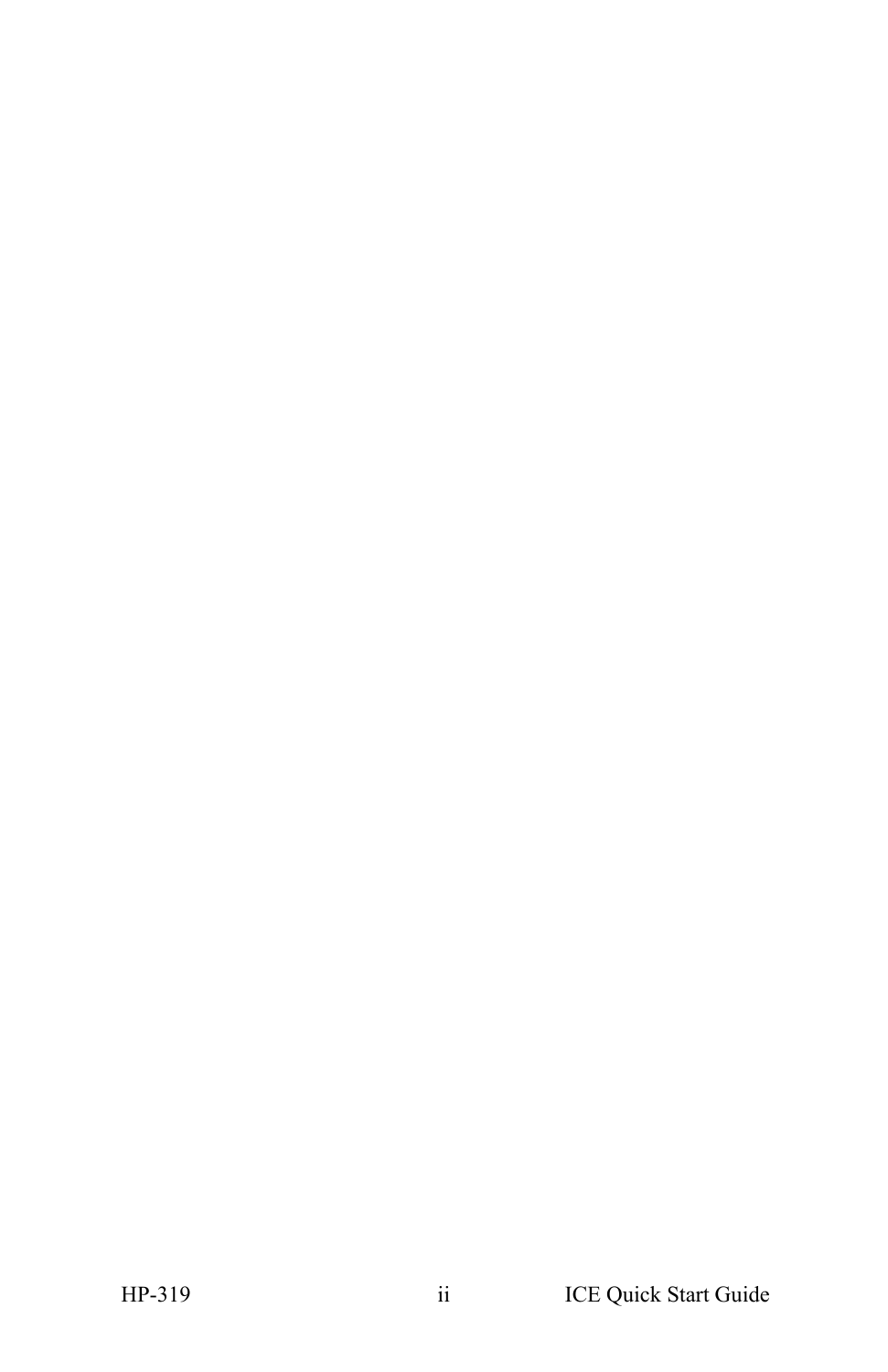#### **INTRODUCTION**

The ICE, Hoffer's latest in Integrated Cryogenic Electronics, is engineered using the latest technology to provide the most comprehensive features in a truck-mounted delivery system. The typical application includes ICE as the primary electronic indicating element of a bulk delivery system for CO2 and Cryogenic liquids. Other system components typically include a turbine flow meter, temperature sensor, optional pressure sensor and optional printer. ICE has been designed in accordance with the cryogenic metering section of NIST HANDBOOK 44 and OIML R-81.

#### **MODEL NUMBER DESIGNATION**

|                        | MODEL ICE- $(\underline{A})$ - $(\underline{B})$ - $(\underline{C})$ - $(\underline{D})$ - $(\underline{E})$ - $(\underline{F})$ - $(\underline{G})$ |  |  |  |
|------------------------|------------------------------------------------------------------------------------------------------------------------------------------------------|--|--|--|
| <b>SERVICE</b>         |                                                                                                                                                      |  |  |  |
| PUMP INTERLOCK         |                                                                                                                                                      |  |  |  |
| <b>PULSE SECURITY</b>  |                                                                                                                                                      |  |  |  |
| <b>POWER</b>           |                                                                                                                                                      |  |  |  |
| <b>HEATERS</b>         |                                                                                                                                                      |  |  |  |
| <b>MOUNTING</b>        |                                                                                                                                                      |  |  |  |
| <b>SPECIAL FEATURE</b> |                                                                                                                                                      |  |  |  |

#### **SERVICE**

#### MODEL **ICE-( A )-( )-( )-( )-( )-( )-( )**

OPTION **( A )**

- (1T) LIN/LOX/LAR TEMP/COMP
- (2T) CO2 TEMP/COMP
- (3T) NITROUS OXIDE TEMP/COMP
- (6T) LNG TEMPERATURE COMP
- (V) TRUE VOLUMETRIC
- (P) FOR PRESSURE COMPENSATION (4-20 MA) ADD **P** TO ANY ABOVE OPTIONS, SPECIFY PRESSURE RANGE. INCLUDES PRESSURE TRANSMITTER CLEANED FOR OXYGEN SERVICE AND 6' CABLE.

#### **PUMP INTERLOCK OPTION**

(240 VAC, IMAX 30 AMPS)

MODEL **ICE-( )-( B )-( )-( )-( )-( )-( )**

OPTION **( B )** 

(PI) THE TEMPERATURE COMPENSATION OPTION MUST BE USED FOR THE PUMP INTERLOCK OPTION **(NOT AVAILABLE WITH PULSE SECURITY OPTION)**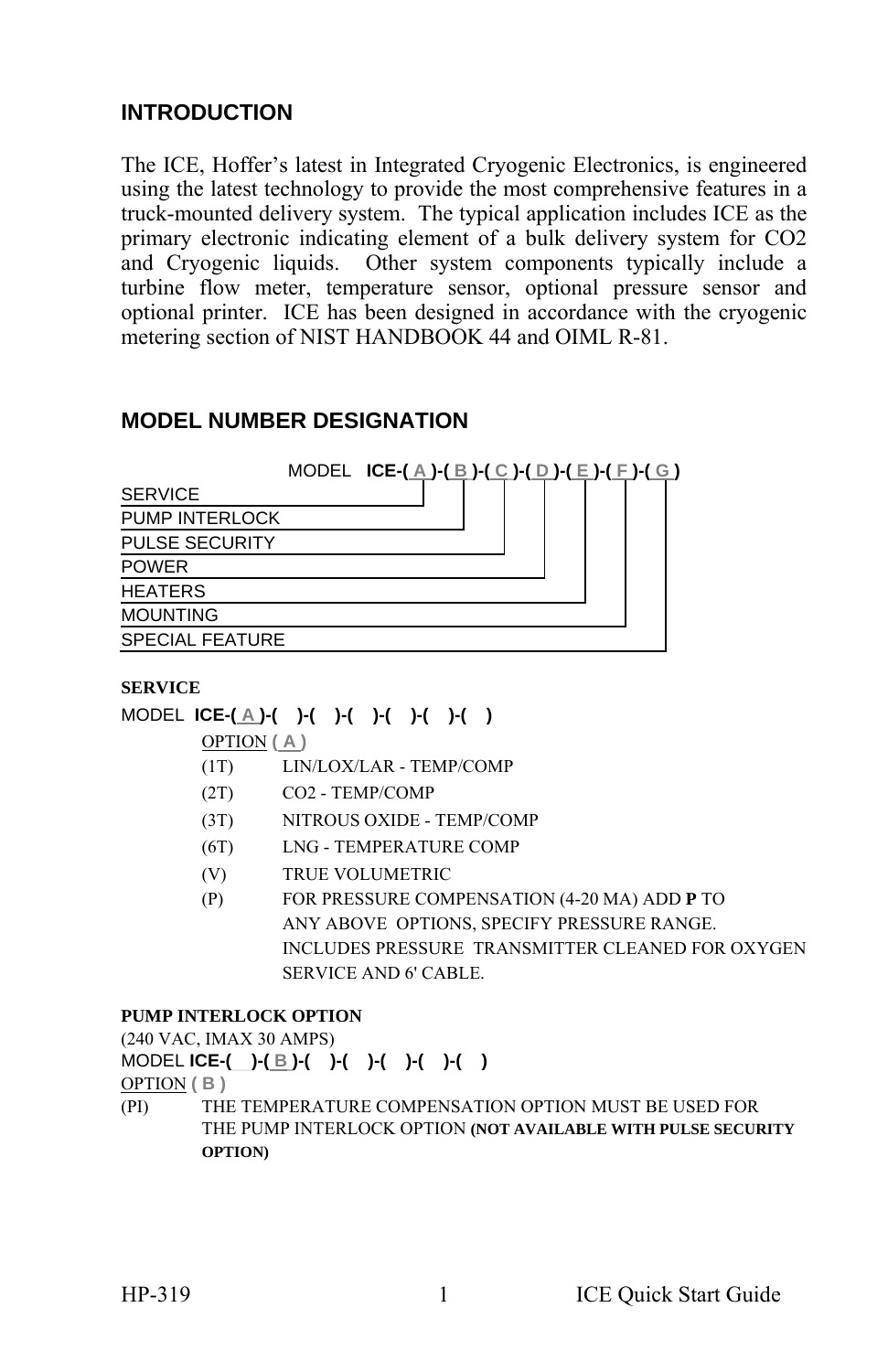#### **PULSE SECURITY OPTION (240 VAC, IMAX 30 AMPS)**

MODEL **ICE-( )-( )-( C )-( )-( )-( )-( )**

OPTION **( C )** 

- (PS) QUADRATURE INPUT PER ISO6551 LEVEL B COMPLIANT REQUIRES SECOND MAG COIL ON TURBINE **(DOES NOT INCLUDE COILS NOR TURBINE**)
- (X) NONE

#### **POWER**

#### MODEL **ICE-( )-( )-( )-( D )-( )-( )-( )**

OPTION **( D )** 

- (12) 12 VDC STANDARD
- (24) 24 VDC OPTION
- (AC) 110/220 VAC POWER INPUT, STOCK #100-2052, 24 VDC POWER OUTPUT **(USED WITH PRINTER AND SKYDYNE CASE AND (NS) MOUNTING OPTION)**

#### **HEATERS**

#### MODEL **ICE-( )-( )-( )-( )-( E )-( )-( )**

OPTION  $(E)$ 

- (H) HEATER REQUIRED FOR BELOW 32 DEG. F.
- (X) NONE

#### **MOUNTING**

MODEL **ICE-( )-( )-( )-( )-( )-( F )-( )** 

OPTION **( F )** 

- (S) STANDARD FLAT MOUNT WITH SHOCKS
- (SM) SHOCK MOUNTED SWIVEL STICK
- (E) EX AND NEMA ENCLOSURES

#### **SPECIAL FEATURE**

#### MODEL **ICE-( )-( )-( )-( )-( )-( )-( G )**

OPTION **( G )**

- (SG) MODE KEY GUARD
- (SW) POWER SWITCH (WEATHER PROOF)
- (CT) CUSTOM TICKETS
- (BTA) AIR CABLE
- (BTB) SOCKET CABLE
- (SP) ANY SPECIAL FEATURES THAT ARE NOT COVERED IN THE MODEL NUMBER, USE A WRITTEN PESCRIPTION OF THE -SP.

#### **CABLES**

|              | (CABLES ARE SUPPLIED TO MATCH FEATURES PURCHASED)      |                    |
|--------------|--------------------------------------------------------|--------------------|
|              | NOTE: ALL CONNECTORS ARE ENVIRONMENTALLY WEATHERPROOF. |                    |
| <b>CABLE</b> |                                                        | <b>PART NUMBER</b> |
|              | 10 FT POWER CABLE                                      | $SCA-10CU3-P$      |
|              | 10 FT. SIGNAL CABLE                                    | $SCA-10CC2-S$      |
|              | 10 FT. TEMPERATURE CABLE                               | $SCA-10CC2-TA$     |
|              | 10 FT. PUMP INTERLOCK                                  | SCA-10CU2-PI       |
|              | <b>NOTE: OTHER LENGTHS MAY BE ORDERED</b>              |                    |
|              |                                                        |                    |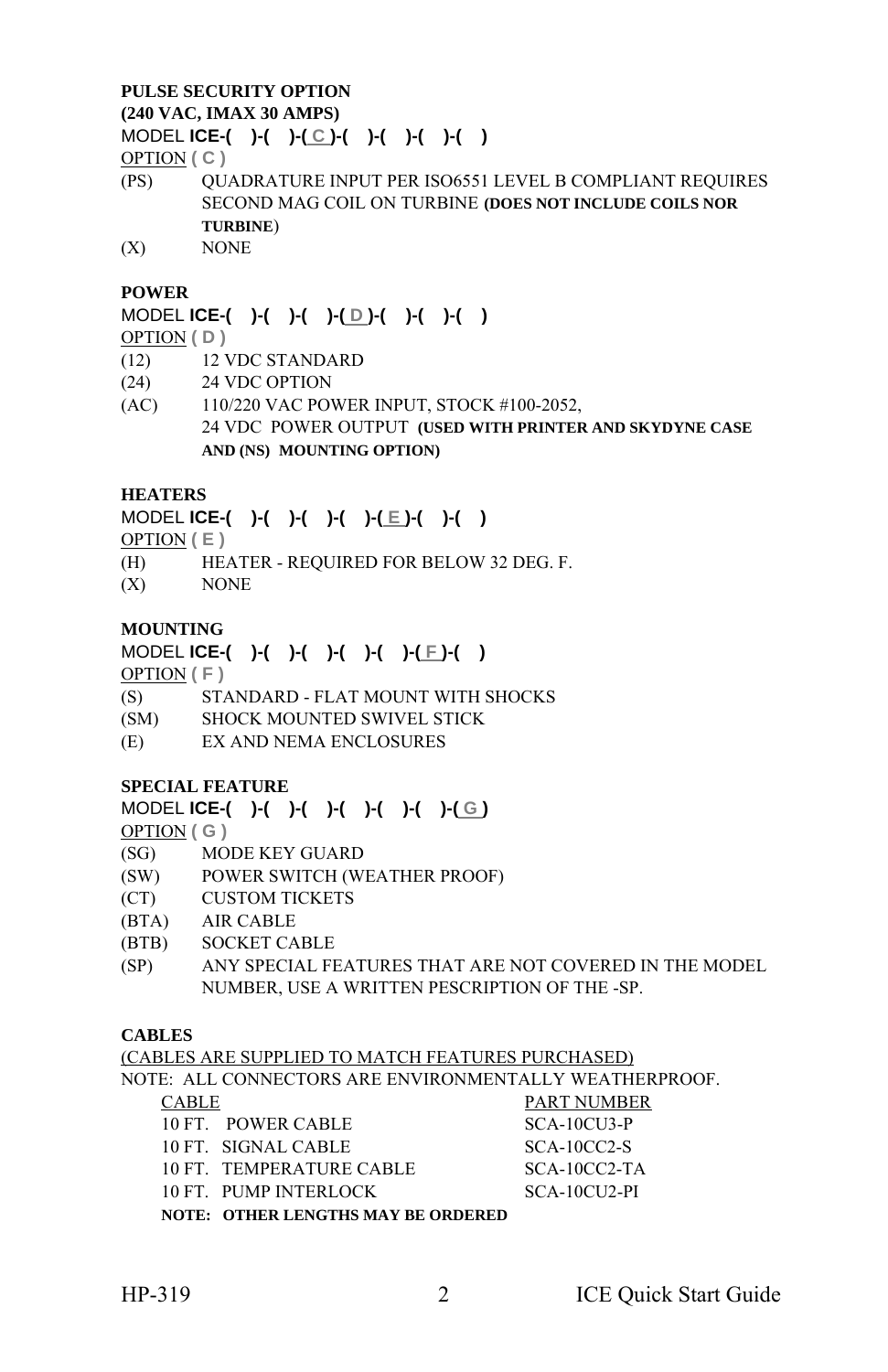#### **SYSTEM OVERVIEW**

The front panel includes a 4.3″ full color graphical display and 3 rugged panel sealed pushbuttons. The back panel includes environmentally sealed military style electrical connectors for all standard and optional I/O connections. The electronics are housed in a  $4.35''$  L X  $6.54''$  W X  $4.125''$ <br>H aluminum enclosure with shock mounts or optional tilt bracket.

#### **THE USER INTERFACE**

ICE is designed to be a user-friendly component of the delivery system, with an intuitive interface and easy access to the most common operations. The pushbuttons allow the user to quickly CLEAR the totalizer, PRINT a delivery ticket or change the MODE of operation.



*ICE Front Panel* 

ICE is equipped with a touch screen feature that allows easy entry of data parameters by authorized personnel. A numeric keypad simplifies the entry of numeric data for password entry or programming.



*The Numeric Keypad* 

The BACKSPACE button erases an incorrect entry.

Then ENTER button accepts the entered value.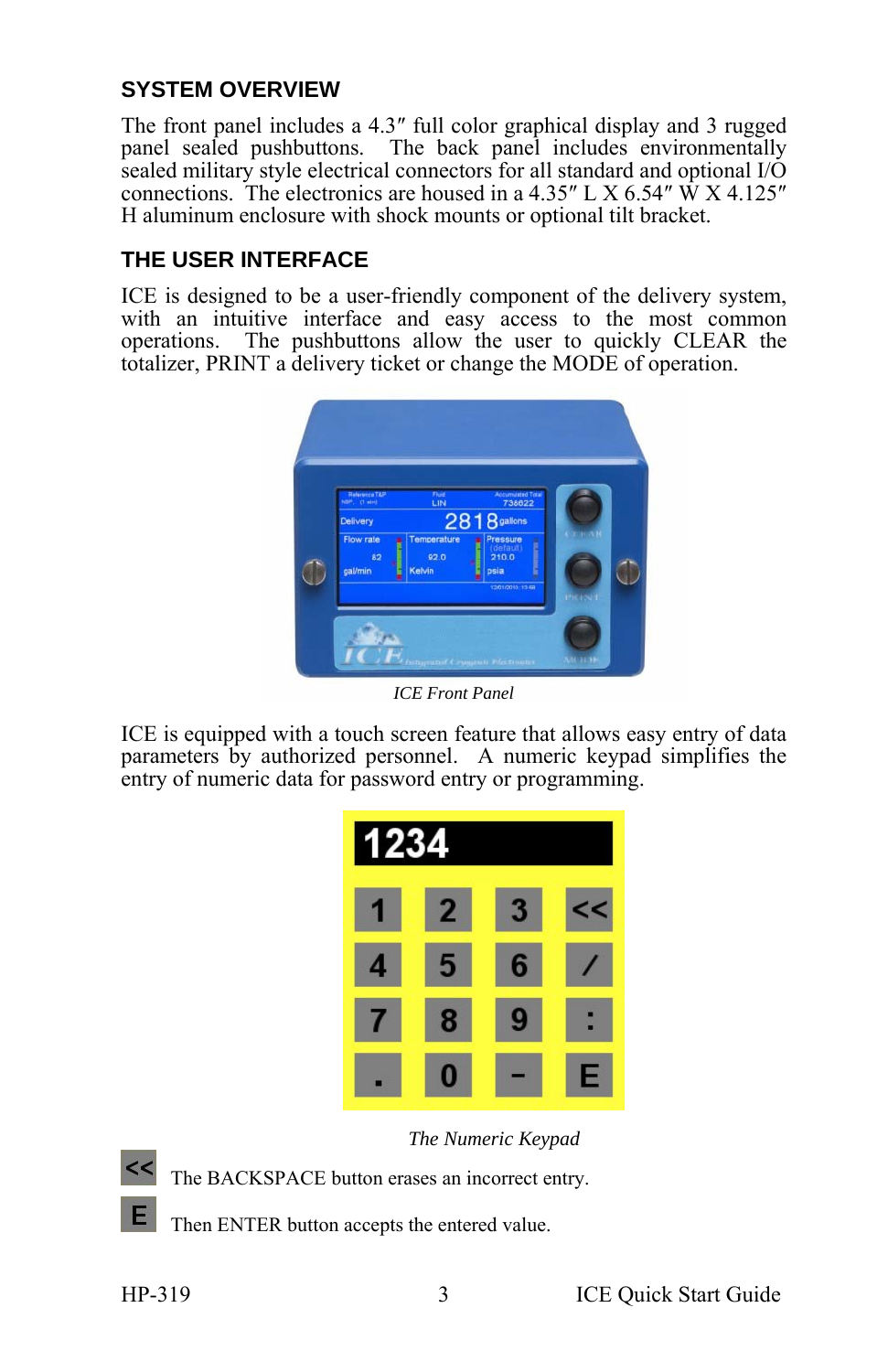#### **MODES OF OPERATION**

The ICE user interface is organized into 4 distinct modes of operation:

**Delivery Mode Maintenance Mode Turbine Calibration Mode System Configuration Mode** 

Although a password is required to make configuration changes, the settings in each mode may be viewed by pressing the MODE button. When prompted for a password, simply press MODE to advance to each of the 3 other mode screens until returning to the Delivery Mode.

#### **Delivery Mode**

The Delivery Mode is the primary mode of operation for ICE, where all delivery data and error messages are displayed on a single screen for easy viewing. This is the default mode of operation when ICE is powered on, or when the display timeout expires in one of the other modes.



*ICE Delivery Mode Screen*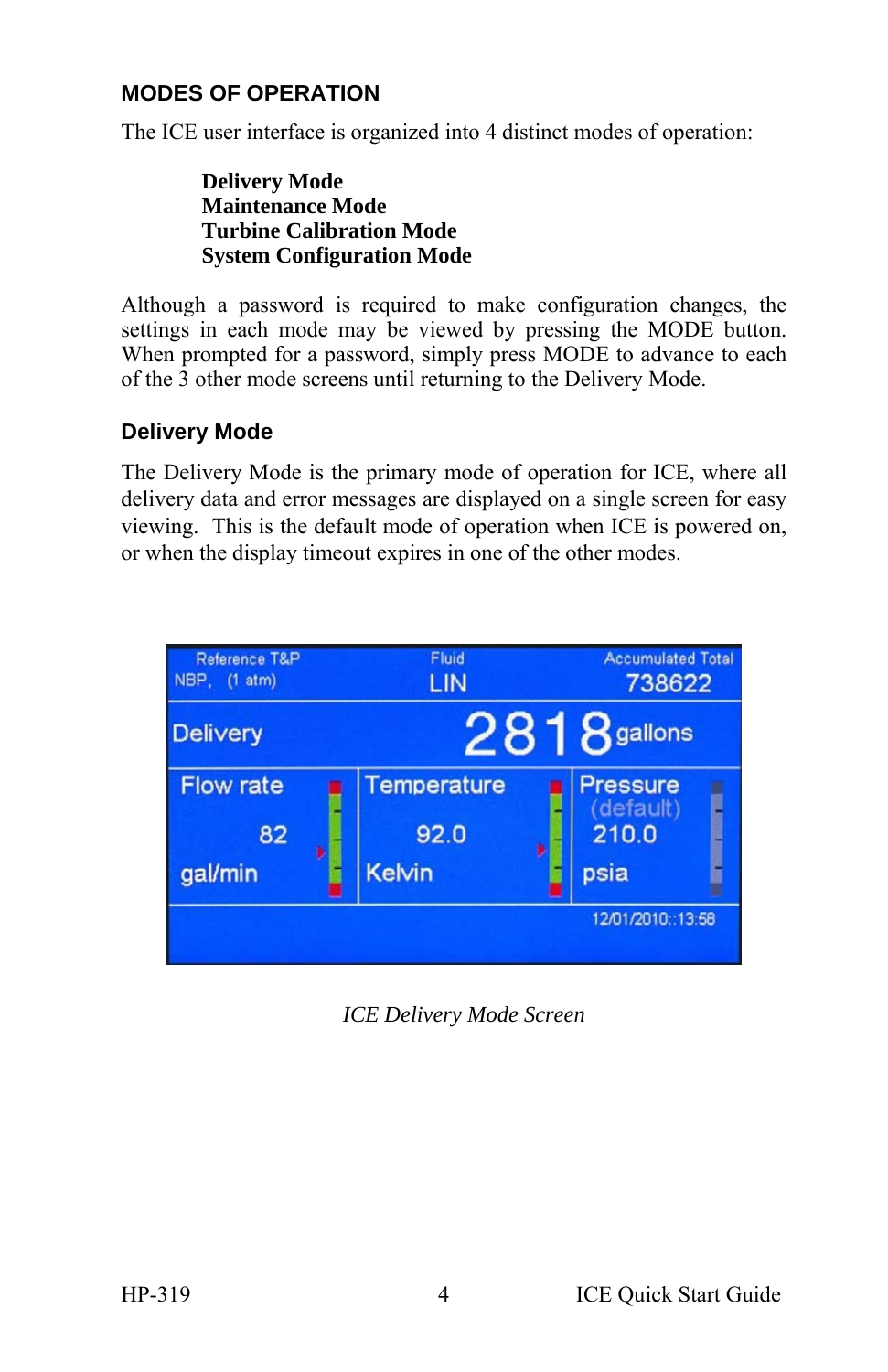| <b>Display Item</b>  | <b>Digits</b> | <b>Decimal Places</b>                       | <b>Description</b>                                                                                                                                                                                                                           |
|----------------------|---------------|---------------------------------------------|----------------------------------------------------------------------------------------------------------------------------------------------------------------------------------------------------------------------------------------------|
| Delivery<br>Total    | 8             | 0(00000000)<br>1(0000000.0)<br>2(000000.00) | The total quantity of<br>product dispensed in<br>selected volume or<br>mass units. Pressing<br>the CLEAR button<br>while in the Delivery<br>Mode will clear the<br>Delivery Total and log<br>the delivery<br>information to the trip<br>log. |
| <b>Flow Rate</b>     | 6             | 0(000000)                                   | The measured flow rate<br>expressed in units per<br>minute. Units are<br>determined by the<br>selection for Delivery<br>Total.                                                                                                               |
| Temperature          | 4             | 1(000.0)                                    | The measured operating<br>temperature. If the<br>temperature sensor fails<br>or is removed, the<br>default temperature for<br>the selected liquid is<br>used for calculations<br>and indicated with the<br>word DEFAULT.                     |
| Pressure             | 4             | $bar - 2 (00.00)$<br>$psi - 1$ (000.0)      | The measured operating<br>pressure. If the<br>pressure sensor fails or<br>is removed, the default<br>pressure for the selected<br>liquid is used for<br>calculations and<br>indicated with the word<br>DEFAULT.                              |
| Accumulated<br>Total | 12            | 0(000000000000)                             | The total quantity of<br>product dispensed from<br>all deliveries. Units are<br>determined by the<br>selection for Delivery<br>Total. The<br>Accumulated                                                                                     |

*Delivery Mode Display Parameters*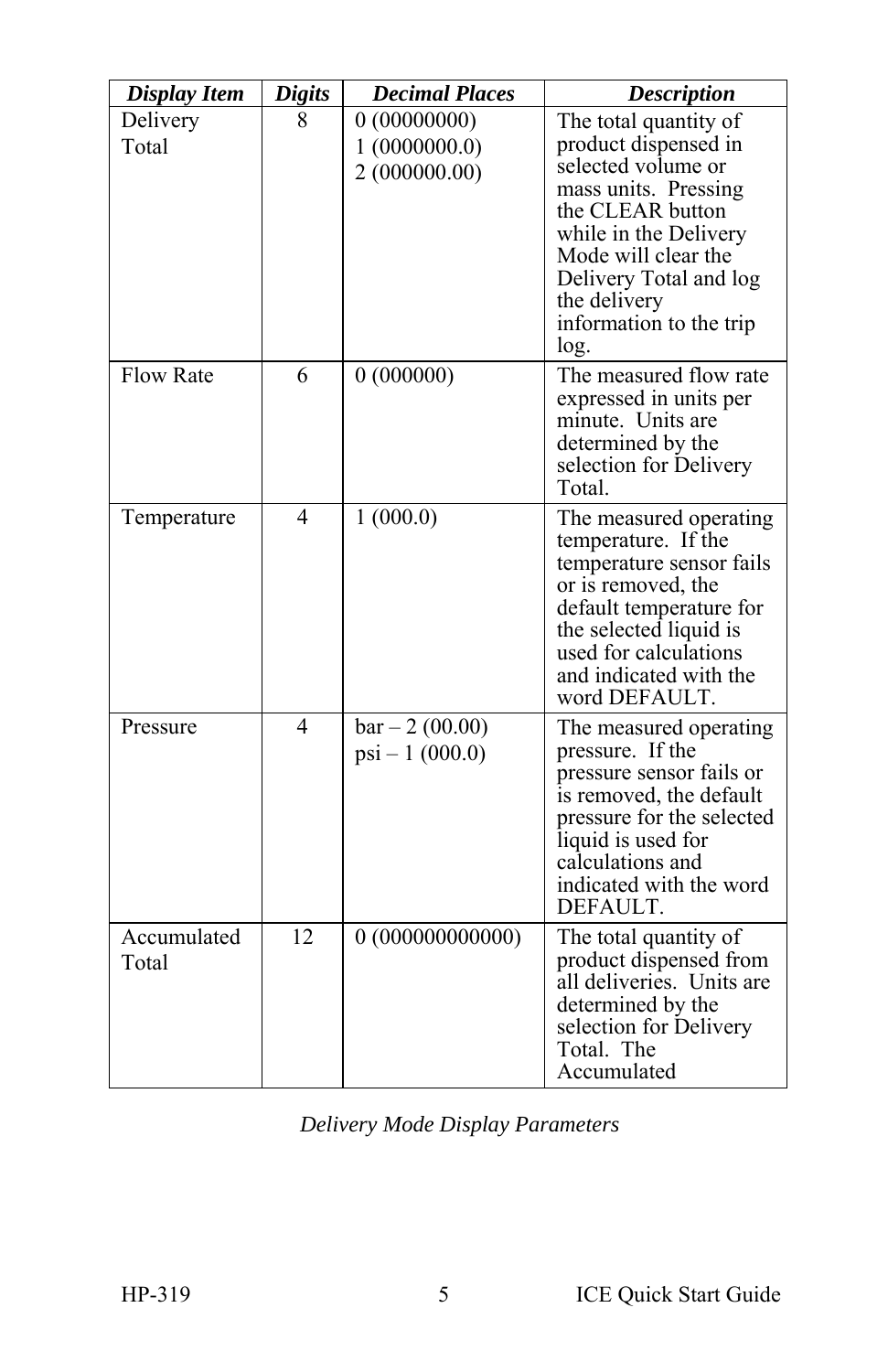| Display Item      | <b>Description</b>                                                                                                                                                                                                                                                                                                                                                                                                                                                                                                                    |
|-------------------|---------------------------------------------------------------------------------------------------------------------------------------------------------------------------------------------------------------------------------------------------------------------------------------------------------------------------------------------------------------------------------------------------------------------------------------------------------------------------------------------------------------------------------------|
| <b>Fluid Name</b> | The current fluid selected for dispensing.                                                                                                                                                                                                                                                                                                                                                                                                                                                                                            |
| Reference T&P     | The reference temperature and pressure display is<br>dependent on the compensation method and delivery<br>units selected:<br>If compensation method is NONE, "Uncorrected"<br>will be displayed<br>If Compensation Method is something other than<br>٠<br>NONE and Delivery Units are gallons or liters,<br>"NBP, (1 atm)" is displayed<br>If Compensation Method is something other than<br>NONE and Delivery Units are ft3, ft3X100 or<br>m3, the actual temperature and pressure reference<br>is displayed, i.e. 21 C, 101.325 kPa |
| Date/Time         | The current date and time.                                                                                                                                                                                                                                                                                                                                                                                                                                                                                                            |
| Message Area      | The bottom portion of the screen is reserved for<br>displaying error messages.                                                                                                                                                                                                                                                                                                                                                                                                                                                        |

#### *Additional Delivery Mode Display Items*

The CLEAR button clears the Delivery Total from the Delivery Mode screen. The PRINT button prints a Delivery Ticket from the Delivery Mode screen.

#### **Maintenance Mode**

The Maintenance Mode contains diagnostic fields, programmable fields for Trailer Number and Date/Time as well as some additional Clear and Print functions. Fields not enclosed in a gray button are read only items, used for diagnostic purposes. If a correct password has been entered, touching a gray button on the display will execute the Print or Clear function or bring up the screen to edit a setting.

| <b>Maintenance Mode</b>  |                    |        |  |  |
|--------------------------|--------------------|--------|--|--|
| Print Config             | Coil Ohms:         | 1081.8 |  |  |
| <b>Print Trip Report</b> | Coil Hertz:        | 100.0  |  |  |
| Clear Trip Report        | <b>RTD Counts:</b> | 539    |  |  |
| Clear Acc Total          | Internal Temp (F): | 75.5   |  |  |
| <b>Audit Trail</b>       | Pump Hours:        | 153.2  |  |  |
| 12345678<br>Trailer:     | 12/22/2011::10:32  |        |  |  |

#### *ICE Maintenance Mode Screen*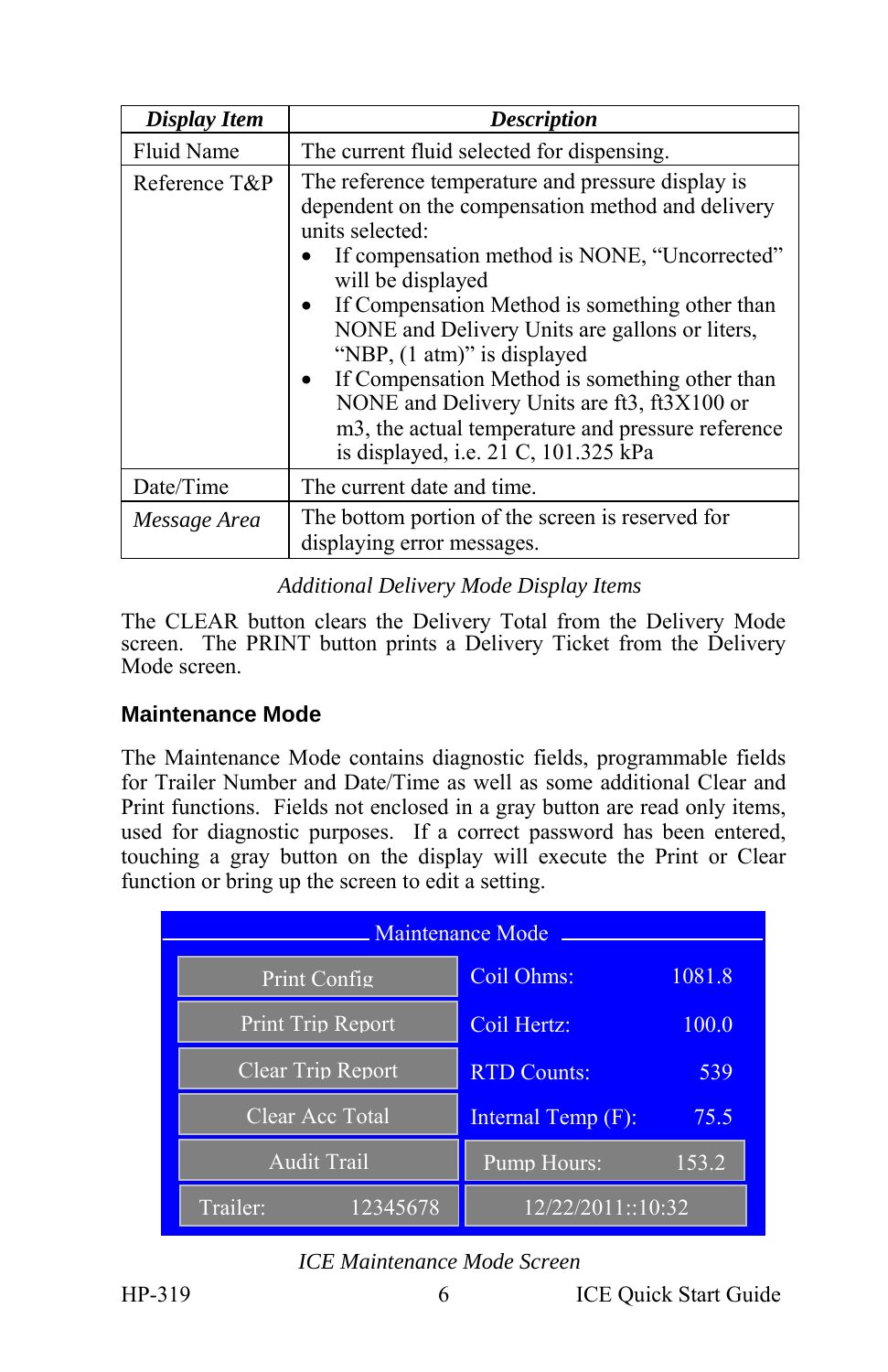| <b>Menu Item</b>          | <b>Selection</b>              | <b>Description</b>                                                                                                                    |
|---------------------------|-------------------------------|---------------------------------------------------------------------------------------------------------------------------------------|
| <b>Print Config</b>       | N/A                           | Prints the current ICE<br>configuration parameters to an<br>attached printer.                                                         |
| <b>Print Trip Log</b>     | 10, 20, 40, 100               | Prints the most recent delivery<br>information from the trip log<br>for the selected number of<br>entries.                            |
| <b>Clear Trip Log</b>     | Clear Trip Log                | Clears all delivery information<br>from the trip log and resets the<br>delivery number.                                               |
| <b>Clear Acc Total</b>    | Clear Acc Total               | Clears the Accumulated<br>Delivery Total.                                                                                             |
| <b>Audit Trail</b>        | 10, 20, 50, 100,<br>500, 1000 | Displays/Prints the most<br>recent configuration changes<br>with date/time stamp for the<br>selected number of entries.               |
| <b>Trailer:</b>           | Numeric Entry                 | Enter up to an 8-digit number<br>between 1 and 99999999.                                                                              |
| <b>Coil Ohms:</b>         | Display Only                  | Displays the turbine coil<br>resistance in Ohms.                                                                                      |
| <b>Coil Frequency:</b>    | Display Only                  | Displays the turbine frequency<br>in Hertz.                                                                                           |
| <b>RTD Counts:</b>        | Display Only                  | Displays the A/D counts for<br>the RTD Temperature Input.                                                                             |
| <b>Internal Temp (F):</b> | Display Only                  | Displays the ambient<br>temperature inside the ICE<br>enclosure in degrees F.                                                         |
| <b>Pump Hours:</b>        | Display/Clear                 | Displays the number of hours<br>of liquid flow at a resolution<br>of $1/10^{th}$ of an hour. Press the<br>Pump Hours button to reset. |
| <b>Date/Time</b>          | Numeric Entry                 | Enter the Date/Time as<br>mm/dd/yyyy::hh:mm                                                                                           |

*Maintenance Mode Menu Options*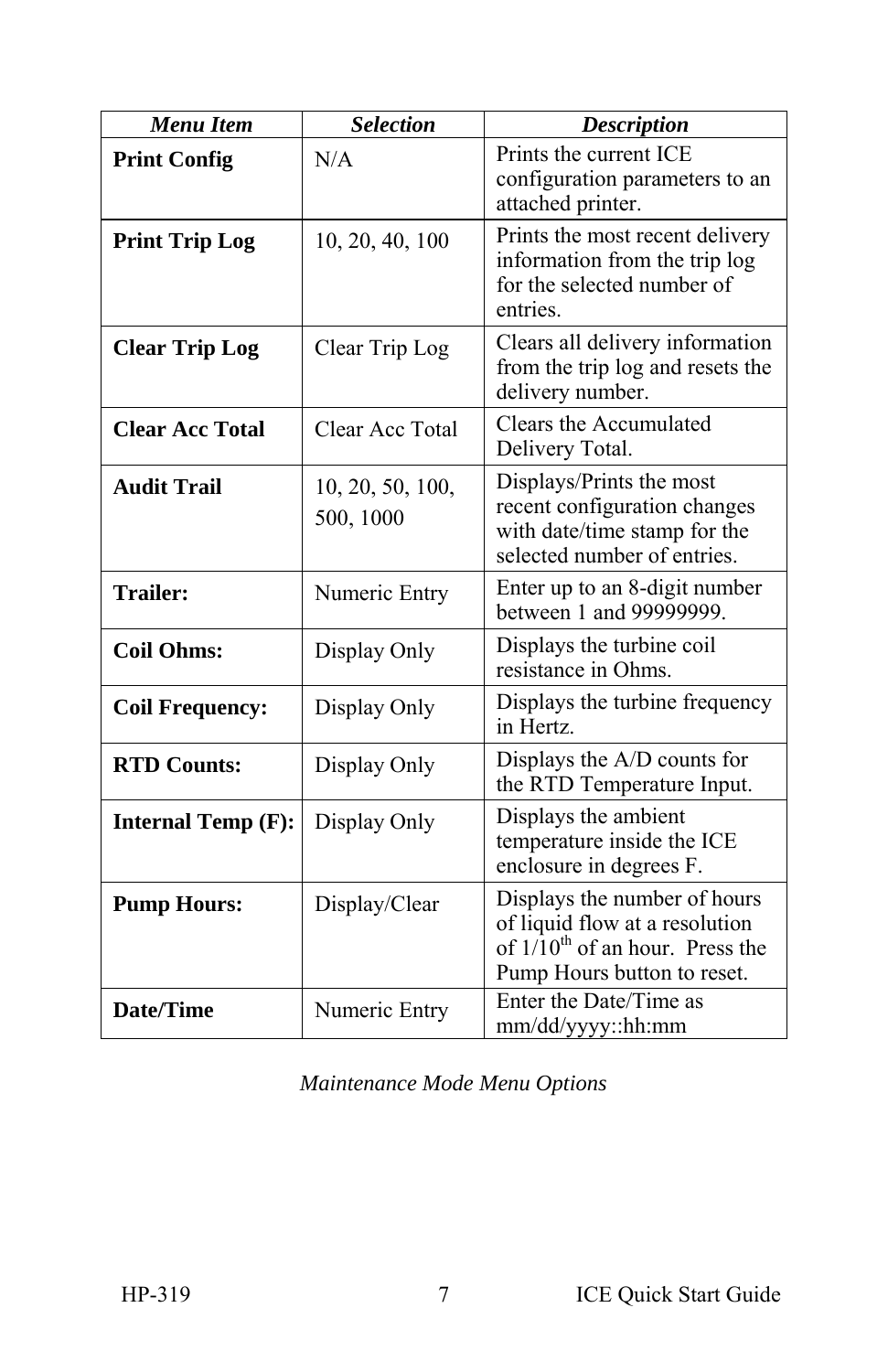#### **Turbine Calibration Mode**

The Turbine Calibration Mode screen is used to configure all parameters related to the turbine flowmeter calibration. Touching any gray button on the display will bring up the edit screen for that field.

| <b>Turbine Calibration Mode</b> |                                              |  |  |  |
|---------------------------------|----------------------------------------------|--|--|--|
| 123456789<br>Meter SN:          | Meter Size $\overline{(\text{inch})}$ : 2.00 |  |  |  |
| 200.000<br>Average $K$ :        | Min Flow (gpm):<br>15.0                      |  |  |  |
| K Method:<br>Average            | Max Flow (gpm):<br>225.0                     |  |  |  |
| K-factor Table                  | Min Delivery (lb):<br>220.0                  |  |  |  |
| 12/22/2011<br>Last Cal:         |                                              |  |  |  |
| 12/22/2012<br>Next Cal:         | ICE SN:<br>123456789                         |  |  |  |

*Turbine Calibration Mode Screen* 

| <b>Menu</b> Item         | <b>Selection</b>                                        | <b>Description</b>                                                                                                                                 |
|--------------------------|---------------------------------------------------------|----------------------------------------------------------------------------------------------------------------------------------------------------|
| <b>Meter SN</b>          | Numeric Entry                                           | Enter the turbine serial number.<br>Valid entry is a number up to a 9-<br>digits between 0 and 999999999.                                          |
| Average K                | Numeric Entry                                           | Enter a number between 0.001 and<br>99999.999 for the average k-factor.                                                                            |
| K Method                 | Average<br>Linearization                                | Select flowmeter linearization<br>method as Average (single K) or<br>Linearization (5-point linearization<br>table)                                |
| <b>K-Factor</b><br>Table | Numeric Entry of<br>5 frequency and<br>k-factor points. | Enter the 5-point k-factor table.                                                                                                                  |
|                          | Frequency 1-5                                           | Frequency points 1-5 must be a<br>number between 0.100 and<br>5000 001 and must be at least<br>0.015 greater than the previous<br>frequency entry. |
|                          | K-factor 1-5                                            | K-factor points 1-5 must be a<br>number between 0.001 and<br>99999.999.                                                                            |
| <b>Last Cal</b>          | Numeric Entry                                           | Enter the date of the last<br>calibration in the format<br>mm/dd/yyyy                                                                              |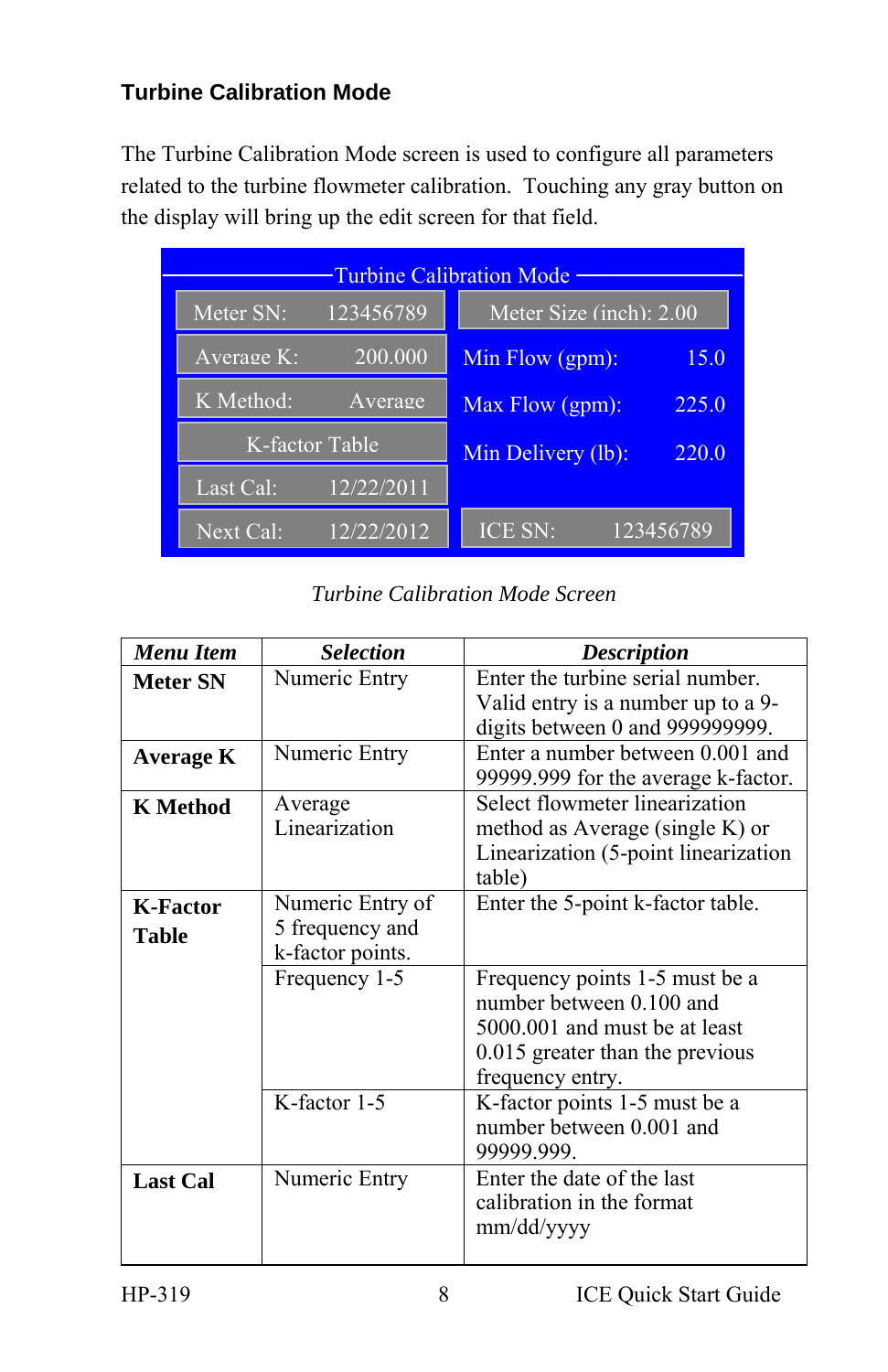| <b>Next Cal</b>                  | Numeric Entry                                                           | Enter the date the next calibration<br>is due in the format mm/dd/yyyy                              |
|----------------------------------|-------------------------------------------------------------------------|-----------------------------------------------------------------------------------------------------|
| <b>Meter Size</b>                | $0.75$ inch<br>$1.00$ inch<br>$1.25$ inch<br>$1.50$ inch<br>$2.00$ inch | Select the appropriate turbine<br>meter size for the current<br>application.                        |
| Min Flow<br>(gpm):               | Display Only                                                            | Displays the minimum flowrate in<br>gallons per minute for the selected<br>meter size.              |
| <b>Max Flow</b><br>(gpm):        | Display Only                                                            | Displays the maximum flowrate in<br>gallons per minute for the selected<br>meter size.              |
| Min<br><b>Delivery</b><br>$(lb)$ | Display Only                                                            | Displays the minimum delivery in<br>pounds for the selected meter size.                             |
| <b>ICE SN</b>                    | Numeric Entry                                                           | Enter the ICE serial number. Valid<br>entry is a number up to a 9-digits<br>between 0 and 999999999 |

*Turbine Calibration Mode Menu Options* 

| Frequency & K-Factor Table- |         |            |         |  |  |
|-----------------------------|---------|------------|---------|--|--|
| Frequency 1                 | 54.859  | K-Factor 1 | 222.927 |  |  |
| Frequency $2$               | 54.876  | K-Factor 2 | 222.927 |  |  |
| Frequency 3                 | 97.348  | K-Factor 3 | 224.481 |  |  |
| Frequency 4                 | 138.628 | K-Factor 4 | 223.121 |  |  |
| Frequency 5                 | 206.648 | K-Factor 5 | 220.800 |  |  |

*Frequency & K-Factor Table Screen*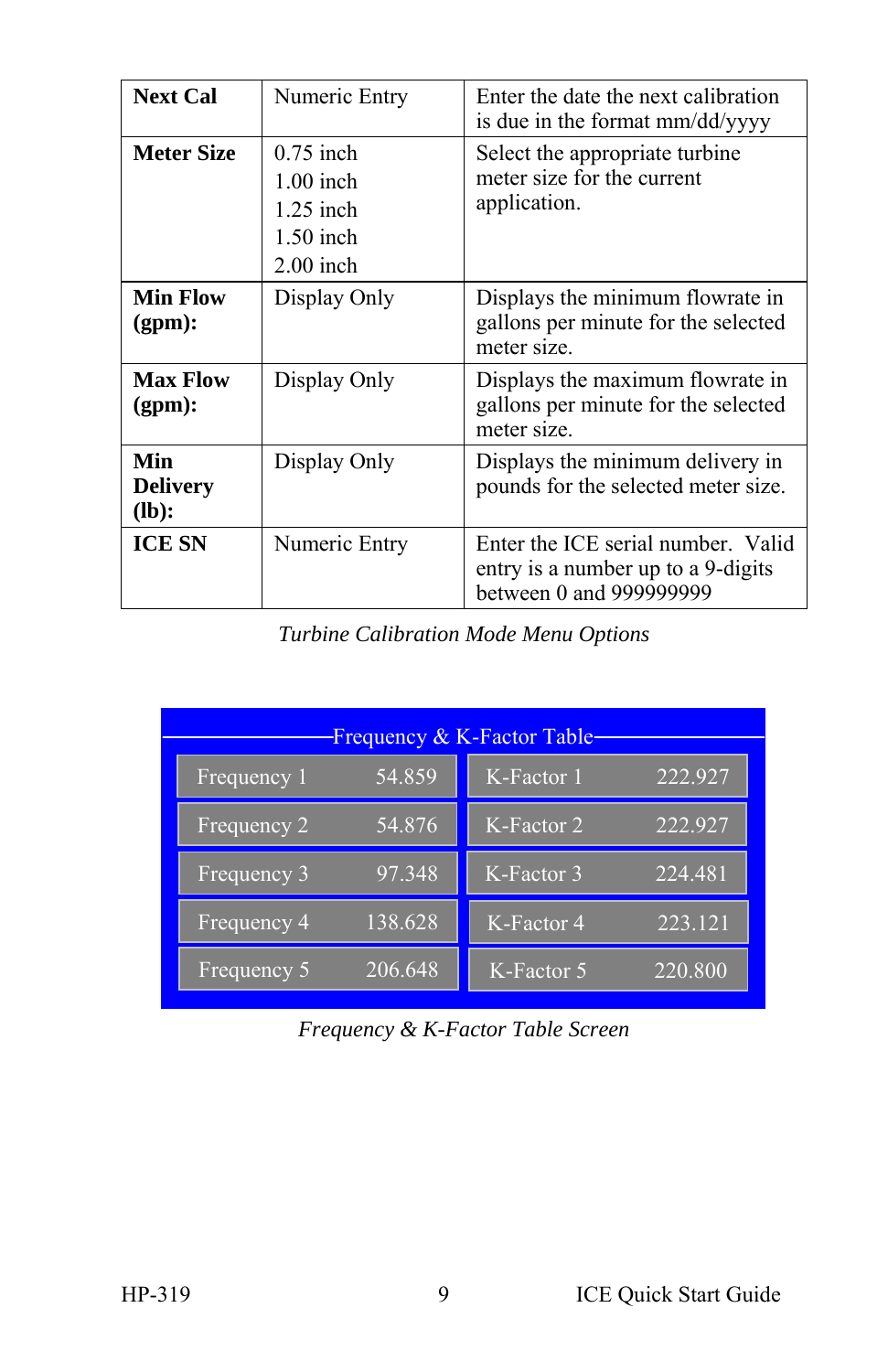#### **System Configuration Mode**

The System Configuration Mode provides configuration parameters related to the flow measurement process and display preferences. Touching any gray button on the display will bring up the edit screen for that field.

| <b>System Configuration Mode</b> |                  |
|----------------------------------|------------------|
| 83.2                             | Temp Units:      |
| Default Temp:                    | Κ                |
| 200.0                            | Press Units:     |
| <b>Default Press:</b>            | psia             |
| Total Decimal:                   | Del Units:       |
| 0.00                             | gallons          |
| Fluid:                           | Compensation:    |
| LIN                              | T&P              |
| Display T/O (sec)                | Pump Delay (min) |
| 600                              | 1.0              |
| English<br>Language:             | Change Password  |

*System Configuration Mode Screen* 

| Menu Item             | <b>Selection</b>                                                                           | <b>Description</b>                                                                                                                                                                                                                      |
|-----------------------|--------------------------------------------------------------------------------------------|-----------------------------------------------------------------------------------------------------------------------------------------------------------------------------------------------------------------------------------------|
| <b>Default Temp:</b>  | Numeric Entry                                                                              | Enter the default value for the<br>fluid temperature to be used in<br>case of a temperature probe<br>failure. Valid entry is between<br>20 degrees Kelvin and the max<br>temperature in the compensation<br>range for a selected fluid. |
| <b>Default Press:</b> | Numeric Entry                                                                              | Enter the default value for the<br>fluid temperature to be used in<br>case of a temperature probe<br>failure. Valid entry is between<br>0.0 and 499.99 psia.                                                                            |
| <b>Total Decimal:</b> | 000<br>00.0<br>0.00                                                                        | Select the display resolution for<br>the delivery total.                                                                                                                                                                                |
| <b>Fluid:</b>         | LIN<br>LOX<br>LAR <sup>1</sup><br><b>CO2 SINGLE</b><br><b>CO2 DUAL</b><br>N <sub>2</sub> O | Select the fluid to be measured.                                                                                                                                                                                                        |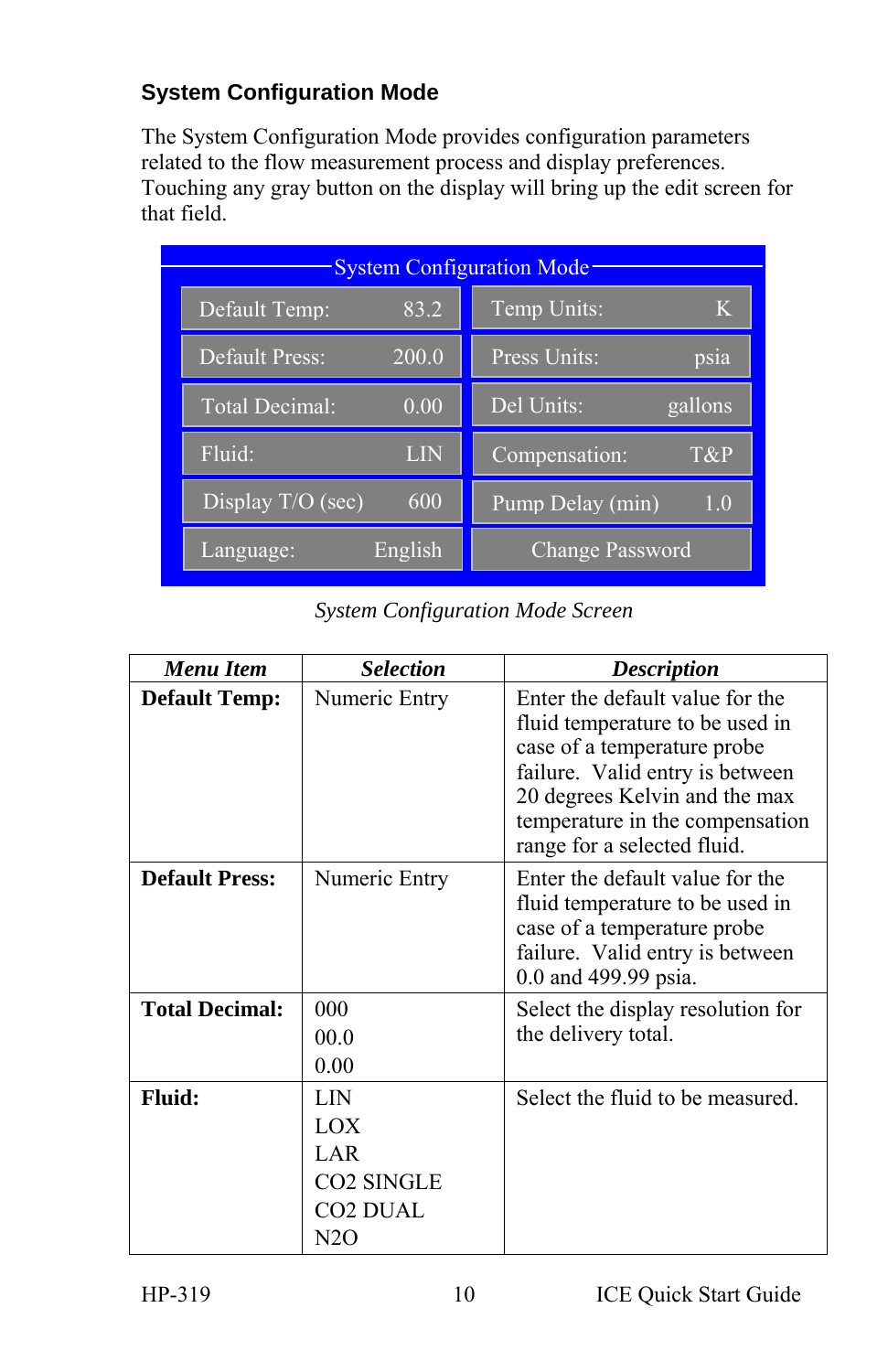| <b>Menu Item</b>                 | <b>Selection</b>                                                             | <b>Description</b>                                                                                                                                                                                                                                                                         |
|----------------------------------|------------------------------------------------------------------------------|--------------------------------------------------------------------------------------------------------------------------------------------------------------------------------------------------------------------------------------------------------------------------------------------|
| <b>Display T/O</b><br>(min)      | Numeric Entry                                                                | Enter the number of minutes<br>before ICE defaults back to the<br>Delivery Mode screen from<br>another mode. Valid entry is<br>between 1 and 99 minutes. The<br>display timeout is strictly time<br>based, not activity based.                                                             |
| <b>Temp Units:</b>               | Kelvin<br>Fahrenheit<br>Celsius                                              | Select the units of measure for<br>Temperature.                                                                                                                                                                                                                                            |
| <b>Press Units:</b>              | psia<br>psig<br>bar-a<br>bar-g                                               | Select the units of measure for<br>Pressure.                                                                                                                                                                                                                                               |
| <b>Del Units:</b>                | gallons<br>liters<br>ft3<br>ft3X100<br>m <sub>3</sub><br>pounds<br>kilograms | Select the units of measure for<br>Delivery Total. Flowrate will be<br>displayed in the same units.<br><b>NOTE: If Compensation</b><br>Method is set to NONE, only<br>gallons and liters will be<br>available.<br>If Fluid Type is CO2, only<br>pounds and kilograms will be<br>available. |
| <b>Compensation:</b>             | None<br>Temperature<br>Temp & Default P<br>Temp & Pressure                   | Select the method of<br>compensation. Select None for<br>pure volumetric measurement.                                                                                                                                                                                                      |
| <b>Pump Delay</b><br>(min)       | Numeric Entry                                                                | Enter the number of minutes<br>between 0.0 and 99.0 used for<br>the cool down phase.                                                                                                                                                                                                       |
| <b>Change</b><br><b>Password</b> | Numeric Entry                                                                | Enter a 4-digit password<br>between 0000 and 9999. Default<br>password is 0000.                                                                                                                                                                                                            |

*System Configuration Mode Menu Options*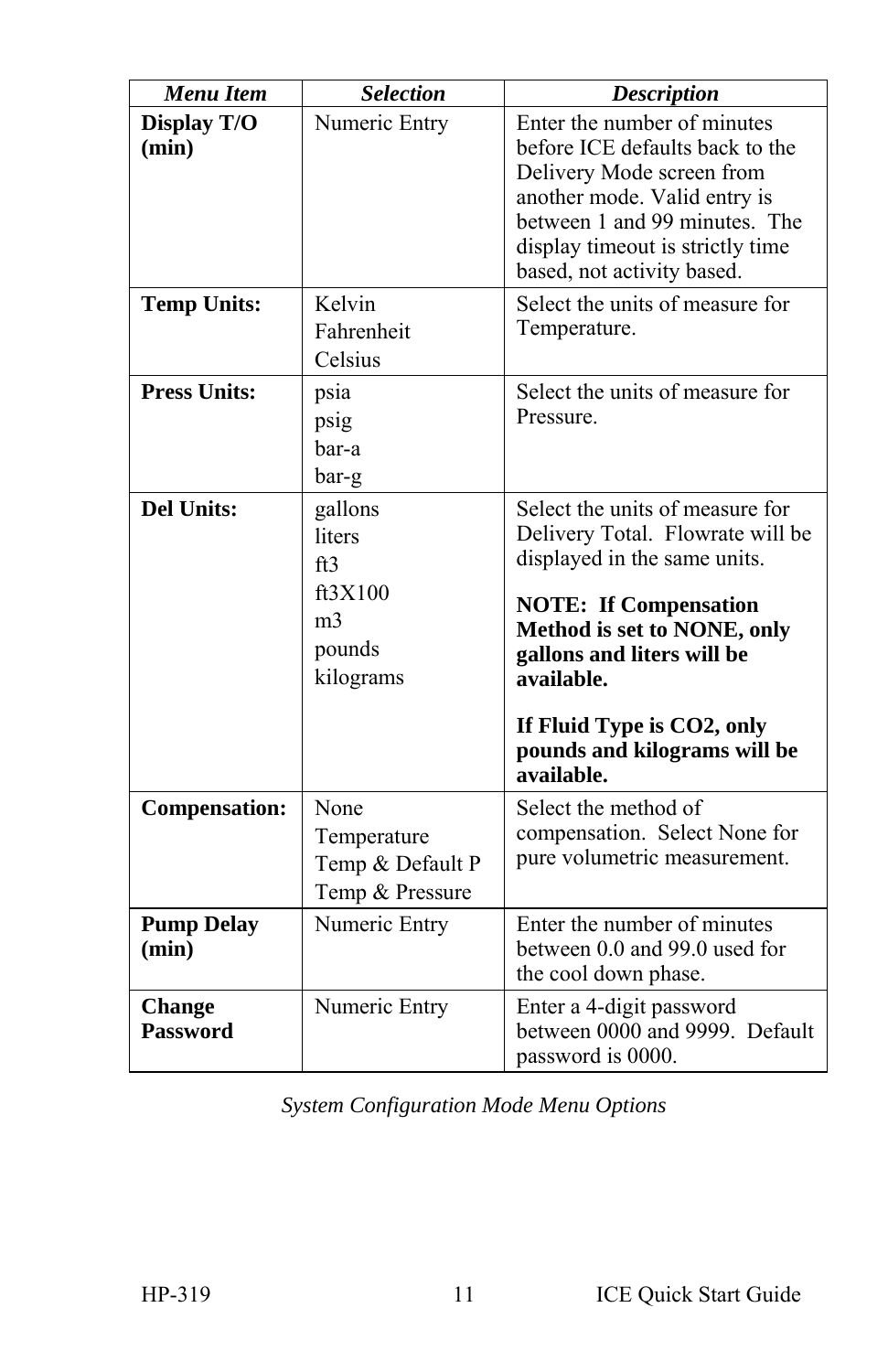#### **THE DELIVERY PROCESS**

There are three basic steps to the delivery process for ICE:

#### **Cooling the System Dispensing the Product Ending the Delivery**

#### **Cooling the System**

When ICE is powered on, an RTD temperature sensor detects when liquid is present at the pump and begins the Pump Cooling Timer. The timer, which is displayed on the Delivery Mode Screen, counts down from the value entered for the Pump Delay parameter in the System Configuration Mode. If equipped, the Pump Relay is enabled after the timer reaches zero and is disabled whenever gas is detected in the system.

#### **Dispensing the Product**

Once the system has been cooled down, the user should ensure that the ICE is zeroed and ready for dispensing. When the delivery valve is opened, the ICE begins totalizing the liquid flowing through the turbine and the one-minute start phase begins. During the first minute of the delivery, errors are displayed but not recorded in the Trip Log. After the first minute of the delivery, any error occurring more than one minute is recorded in the Trip Log. See section "Error Messages" for a comprehensive list of error messages.

#### **Ending the Delivery**

After dispensing the required amount of liquid, the delivery valve is closed to stop the liquid flow. The delivery remains active until one of the following occurs:

#### **A Delivery Ticket has been printed The Delivery Total has been cleared**

Once the PRINT or CLEAR function is executed, the active delivery ends and the delivery information is recorded in the Trip Log.

While a delivery is active, the configuration may be viewed by pressing MODE, however no changes to the configuration are allowed. If an attempt is made to edit a configuration parameter while a delivery is active, the following message is displayed:

*"Delivery Active. Press CLEAR to exit. Print ticket or clear total to end the delivery"* 

Pressing the CLEAR button removes the message and returns the user to the previous view. Press the MODE button to return to the Delivery Mode and press CLEAR or PRINT to end the active delivery.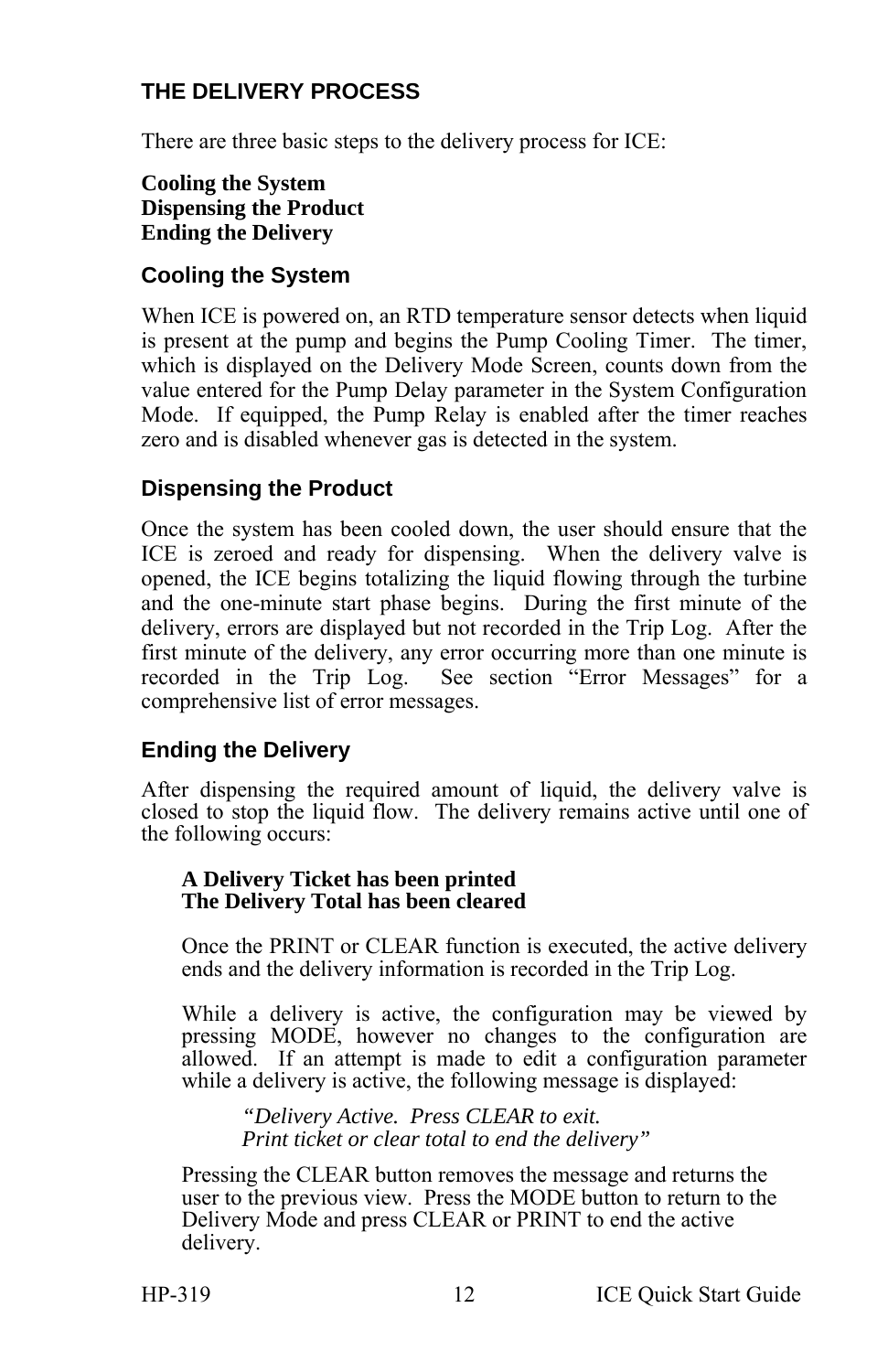#### **PRINT FUNCTIONS**

Delivery Tickets, Trip Reports, Configuration parameters and the Audit Trail may be printed by connecting an optional serial printer to the RS232 port.

The RS232 port settings are listed below and are not user configurable.

| Handshaking:                | XON/OFF |
|-----------------------------|---------|
| Baud Rate:                  | 9600    |
| Word Length: $\vert$ 8 bits |         |
| Parity:   None              |         |

When a print function is requested, ICE checks to ensure that the printer is online and available and that there is paper in the printer. The following messages may be displayed when executing print functions:

| <b>Message</b>               | <b>Description</b>                           |
|------------------------------|----------------------------------------------|
| Printer out of paper         | There is no paper detected in the printer    |
| Printer offline, no response | The printer power is off or the serial cable |
| from printer                 | is not connected between the ICE and         |
|                              | printer.                                     |

#### **Delivery Ticket**

Press the PRINT button from the Delivery Mode screen to print a Delivery Ticket. This action ends the current active delivery and logs the delivery to the Trip Log. The number of decimal places for the Delivery Total follows the selection for Total Decimal in the System Configuration Mode.

```
METER DELIVERY TICKET 
TRAILER NUMBER: 12345678 
PRODUCT NAME: LIN 
DELIVERY: 876543.21 
UNITS: GALLONS @ NBP 
DATE: 01/13/2010 
TIME: 13:55 
DELIVERY NUMBER: 3 
ACCUMULATED TOTAL: 109876543210
```
*Sample Delivery Ticket*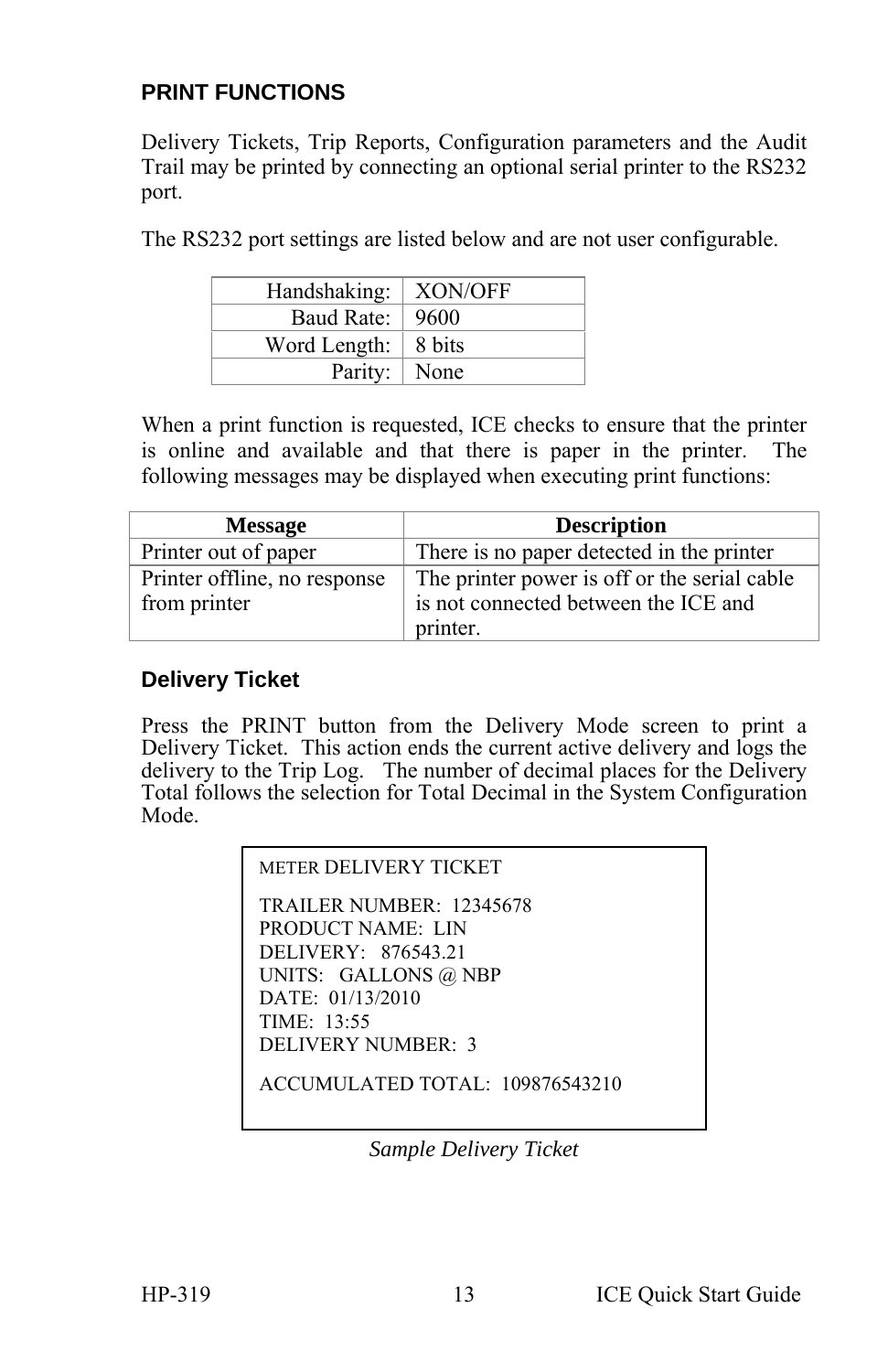### **Trip Report**

The Trip Report prints the stored trip log containing up to 100 previous deliveries. It can be thought of as series of delivery tickets, with the addition of any errors that were logged during each delivery.

From the Maintenance Mode screen, press the Print Trip Report button on the display. A screen will be displayed to select the last 10, 20, 40 or 100 stored deliveries to be printed. A password is not required to print the Trip Report.

If desired, after printing the Trip Report, press the Clear Trip Log button to clear all delivery information from the trip log. The following delivery will be logged as delivery number 1. A valid password entry is required to clear the trip log.

#### **Print Configuration**

From the Maintenance Mode screen, press the Print Config button on the display to print a detailed report containing the current configuration settings. A password is not required to print the configuration settings.

| Configuration Printout<br>01/15/2010::10:40                                                                                                                                                                                                                                                                                                                                                                                                                                                                                                |
|--------------------------------------------------------------------------------------------------------------------------------------------------------------------------------------------------------------------------------------------------------------------------------------------------------------------------------------------------------------------------------------------------------------------------------------------------------------------------------------------------------------------------------------------|
| Reference Conditions:<br>NIST (70 F, 14.7 psia)<br>Temperature units: Kelvin<br>Default temperature: 83.0<br>Pressure units: psia<br>Default pressure: 300.0<br>Delivery units: gallons<br>Total decimal places: 2<br>Fluid type: LOX<br>Display $T/O$ (min): 10<br>Compensation:<br><b>TEMPERATURE &amp; PRESSURE</b><br>Pump delay (min): 8<br>Trailer number: 12345678<br>Turbine serial number: 987654321<br>Meter size (inch): $2.00$<br>K-factor method: Average<br>Average K-factor: 240.000<br>Last calibration date: $01/15/2010$ |
| Next calibration date: $01/15/2011$<br>End of Configuration Printout                                                                                                                                                                                                                                                                                                                                                                                                                                                                       |
|                                                                                                                                                                                                                                                                                                                                                                                                                                                                                                                                            |

*Sample Configuration Printout*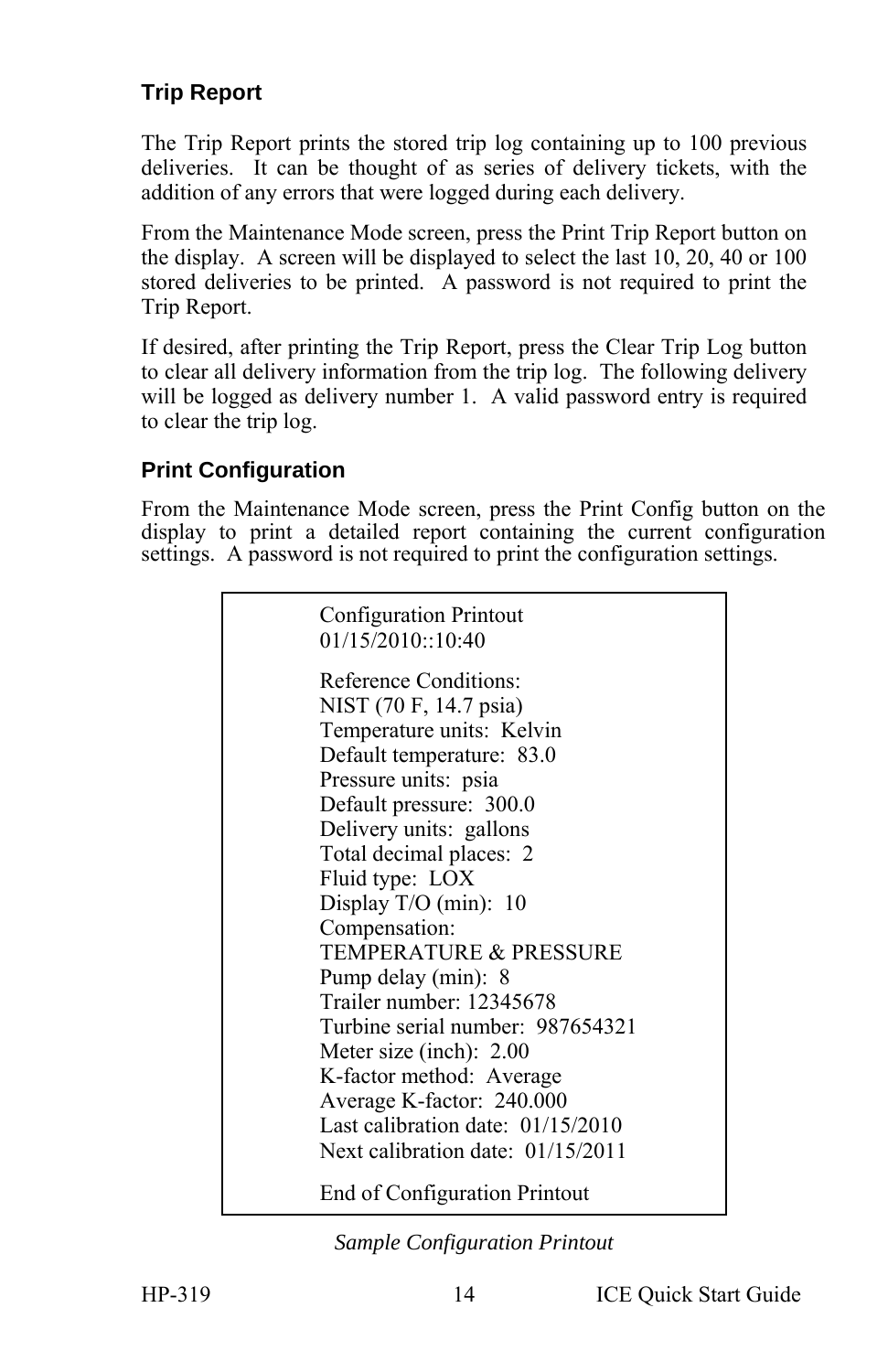#### **Audit Trail**

The Audit Trail contains a log of the last 1000 configuration changes in the following format:

| Date/Time | 3 Character Variable Code |
|-----------|---------------------------|
| Old Value | New Value                 |

From the Maintenance Mode screen, press the Audit Trail button on the display to bring up a screen to select the number of most recent entries to print. A password is not required to print the Audit Trail.

| <b>BEGIN AUDIT TRAIL</b><br>DATE: 02/18/2010<br>TIME: 16:20 |
|-------------------------------------------------------------|
| 1 12/18/2009::08:35 AKF<br>100.000 226.123                  |
| $2 \quad 01/22/2010::13:22$ FLU<br>LOX<br>LIN –             |
| 3 $02/05/2010::11:05$ MSZ<br>2.00<br>1.50                   |
| END OF AUDIT TRAIL                                          |

*Sample Audit Trail Printout* 

| <b>Audit Trail</b>   | <b>Description</b>                        |
|----------------------|-------------------------------------------|
| <b>Variable Code</b> |                                           |
| <b>DTE</b>           | Date/Time                                 |
| <b>CAT</b>           | Clear Accumulated Total                   |
| AKF                  | Average K-Factor                          |
| <b>KFM</b>           | K-Factor Method                           |
| $F01 - F05$          | Frequency $1 - 5$ for Linearization Table |
| $K01 - K05$          | K-Factor $1 - 5$ for Linearization Table  |
| MSZ                  | Meter Size                                |
| <b>DFT</b>           | Default Temperature                       |
| <b>DFP</b>           | Default Pressure                          |
| FLU                  | Fluid                                     |
| TEU                  | Temperature Units                         |
| <b>PRU</b>           | <b>Pressure Units</b>                     |
| DLU                  | Delivery Units                            |
| CPM                  | <b>Compensation Method</b>                |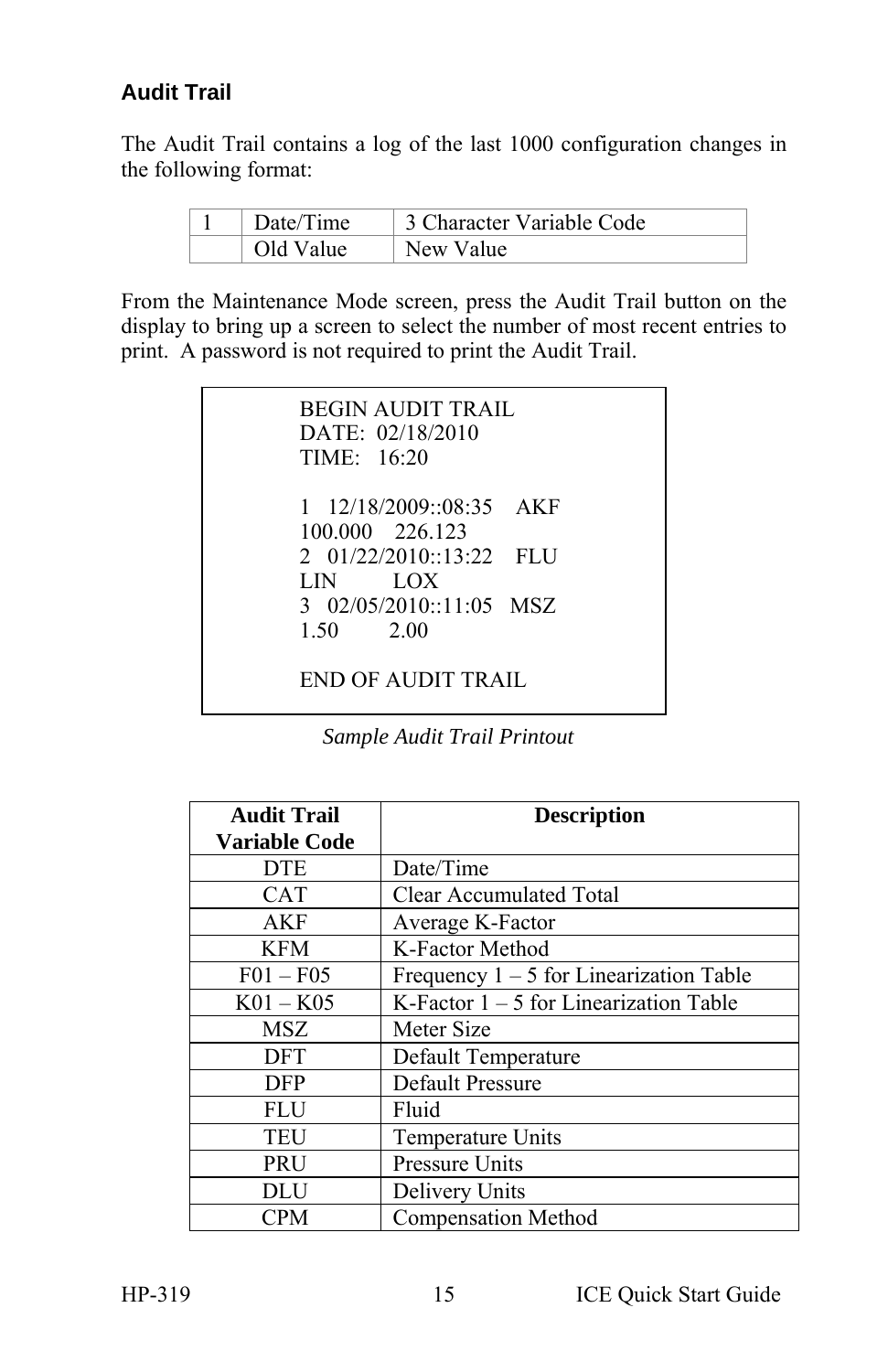#### **ERROR MESSAGES**

The ICE provides extensive self-checking capability to assist the user in resolving faults and operational errors. Error messages are displayed on the bottom portion of the Delivery Mode screen and are recorded in the Trip Log if they occur for longer than one minute during a delivery.

| <b>DISPLAYED</b><br><b>MESSAGE</b>                    | <b>DESCRIPTION</b>                                                                                                                                                                                                                                                                     |
|-------------------------------------------------------|----------------------------------------------------------------------------------------------------------------------------------------------------------------------------------------------------------------------------------------------------------------------------------------|
| GAS PRESENT,<br><b>TOTALIZATION</b><br><b>STOPPED</b> | The operating temperature is warmer than the<br>specified liquid range and/or the operating<br>pressure is below the saturated pressure. There<br>is no longer liquid in the metering run. ICE<br>stops totalizing and disables the pump relay if<br>equipped.                         |
| <b>GAS WARNING</b>                                    | The operating pressure is between saturated<br>pressure and 5 psia above saturated pressure.<br>The liquid is approaching a point where it may<br>contain bubbles, resulting in a delivery error.                                                                                      |
| <b>HIGH FLOW RATE</b>                                 | The flow rate has exceeded the limit defined by<br>the Max Flow field for the selected meter size in<br>the Turbine Calibration Mode. This message<br>may appear if the turbine is being spun by gas.                                                                                  |
| <b>LOW FLOW RATE</b>                                  | The flow rate has dropped below the limit<br>defined by the Min Flow field for the selected<br>meter size in the Turbine Calibration Mode.                                                                                                                                             |
| <b>COIL OPEN</b>                                      | Coil resistance is greater than 3000 Ohms. This<br>message will appear if the turbine signal cable is<br>removed.                                                                                                                                                                      |
| <b>COIL SHORT</b>                                     | Coil resistance is less than 200 Ohms.                                                                                                                                                                                                                                                 |
| <b>TEMPERATURE</b><br><b>OPEN</b>                     | Temperature probe resistance input is greater<br>than 1800 Ohms. This message will appear if<br>the temperature cable is removed.                                                                                                                                                      |
| <b>TEMPERATURE</b><br>SHORT                           | Temperature probe resistance input is less than<br>90 Ohms.                                                                                                                                                                                                                            |
| PRESSURE FAIL                                         | Pressure Analog input signal is less then 4 mA.                                                                                                                                                                                                                                        |
| <b>PRESSURE</b><br><b>OVERRANGE</b>                   | Pressure Analog input signal has exceeded 20<br>mA.                                                                                                                                                                                                                                    |
| <b>LOW BATTERY</b>                                    | Internal battery has dropped below 2.2 Volts DC<br>and should be replaced as soon as possible.                                                                                                                                                                                         |
| <b>MIN DELIVERY</b><br><b>NOT REACHED</b>             | This message is displayed on the Delivery<br>Ticket only and indicates that the minimum<br>measurable quantity for the selected meter size<br>has not been reached. The minimum delivery<br>amount for the selected meter size is indicated<br>on the Turbine Calibration Mode screen. |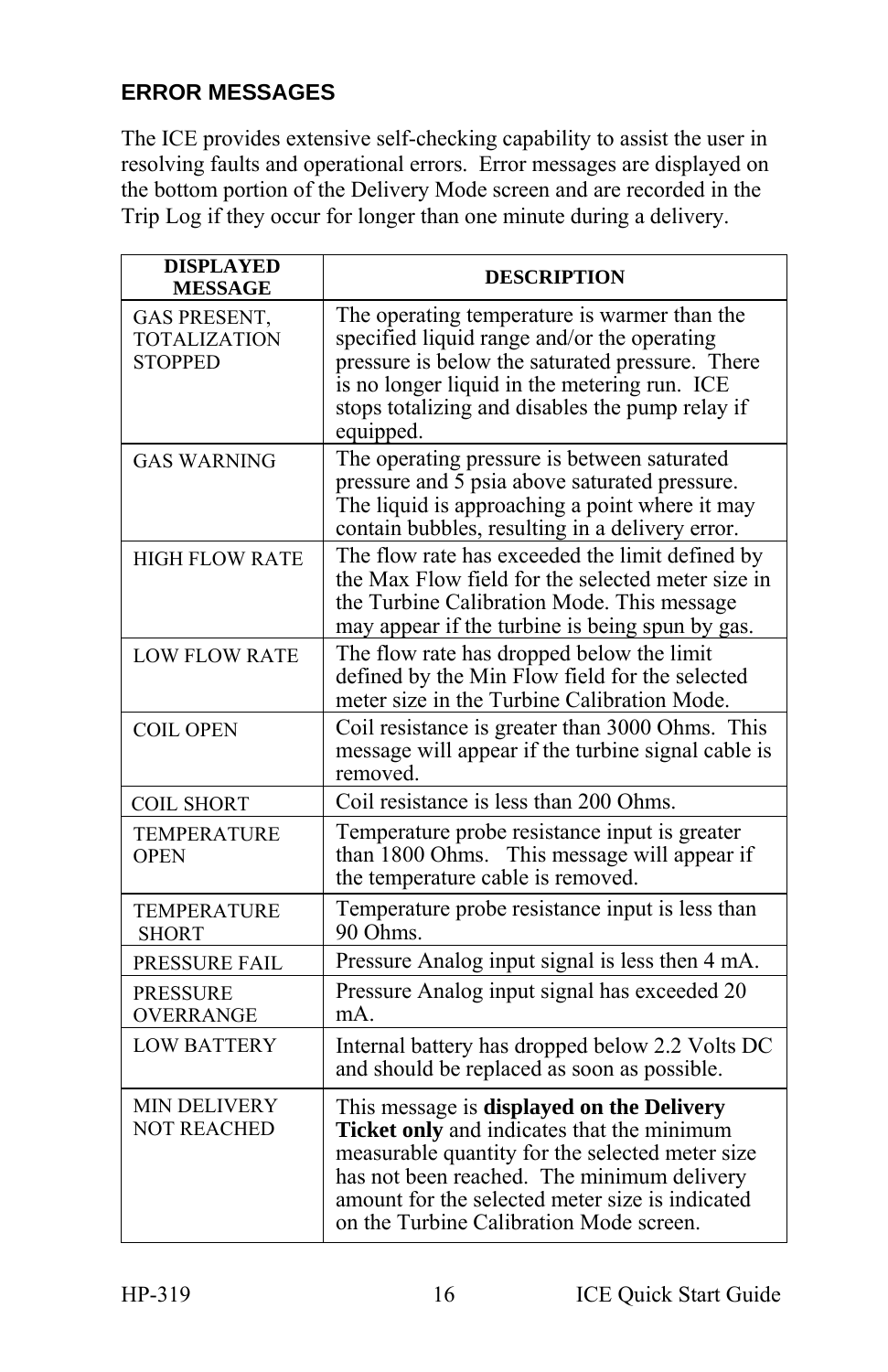| <b>PULSE ERROR</b>                         | Missing or double pulses have been detected in<br>a dual coil meter system.                                                                                                                                      |
|--------------------------------------------|------------------------------------------------------------------------------------------------------------------------------------------------------------------------------------------------------------------|
| <b>EXCESS PULSE</b><br><b>ERROR</b>        | The number of missing or double pulses<br>detected has exceeded the acceptable percentage<br>of delivery total.                                                                                                  |
| <b>PULSE ERROR</b><br><b>EXCEEDS LIMIT</b> | This message is displayed on the Delivery<br>Ticket only and indicates that the number of<br>missing or double pulses detected during a<br>delivery has exceeded the acceptable percentage<br>of delivery total. |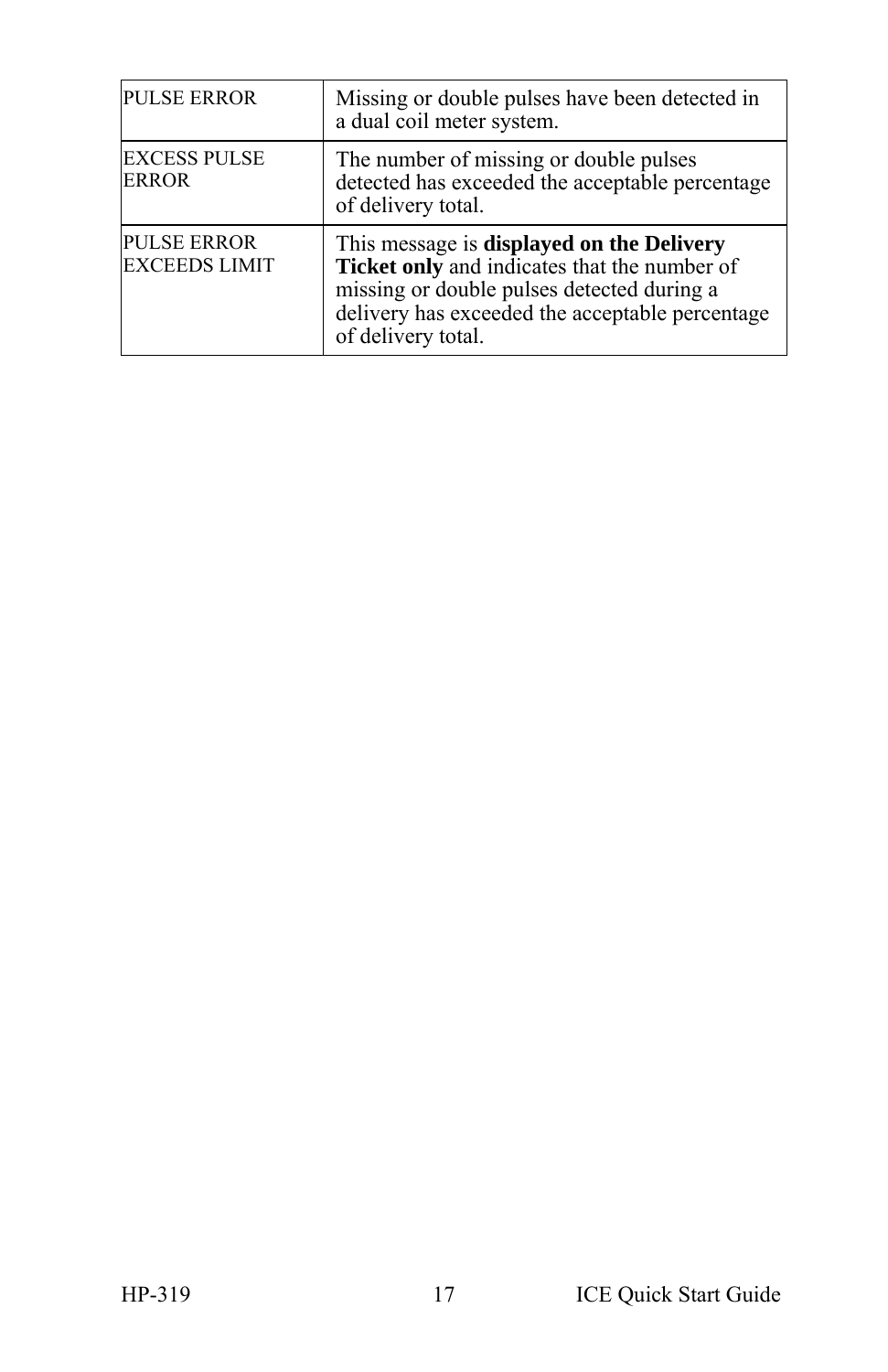#### **INSTALLATION GUIDELINES**

- ICE should be installed with enough clearance to allow easy access to all cables. Care should also be taken to install ICE away from thawing pipes to minimize direct contact with moisture.
- Do not over tighten the mounting bolts. The recommended tightening torque for the shock mounts is 105 lbs-in.
- Hoffer recommends powering ICE directly from the truck battery. The DC+ power line may be wired through an external switch if desired, or ICE may be ordered with an optional power switch installed.
- Refer to the installation drawings located in the back of this manual for wiring information.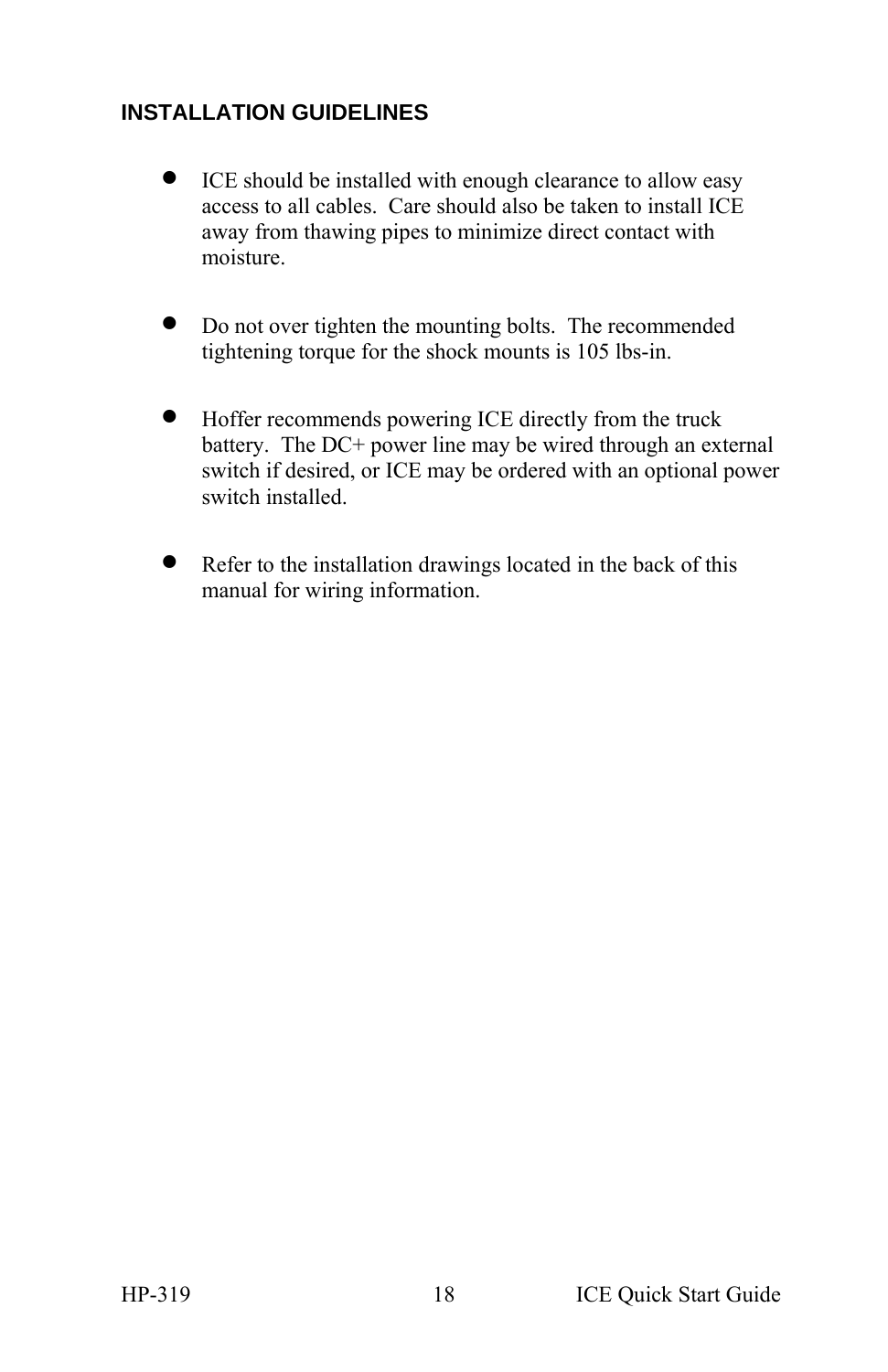#### **TECHNICAL SPECIFICATIONS**

| <i><b>Fnvironmental:</b></i>                           |                                                                                            |  |
|--------------------------------------------------------|--------------------------------------------------------------------------------------------|--|
| Operating Temperature:                                 | $-20^{\circ}$ C to $+70^{\circ}$ C                                                         |  |
|                                                        | $-40^{\circ}$ C to $+70^{\circ}$ C with optional heater                                    |  |
| Storage Temperature:                                   | $-30^{\circ}$ C to $+70^{\circ}$ C                                                         |  |
| Relative Humidity:                                     | 0-95% Non-condensing                                                                       |  |
| Physical:                                              |                                                                                            |  |
| <b>Enclosure Dimensions:</b>                           | $4.35"$   x 6.54" W x 4.125" H                                                             |  |
| Fully assembled:                                       | 11.05cm x 16.61cm x 10.47cm<br>$5.6"$   x 6.54"W x 4.875"H<br>14.224cm x 16.61cm x 12.38cm |  |
| Weight:                                                | 4.2 lbs. (1.91 kg)                                                                         |  |
| Design Approvals, Standards and Regulatory Compliance: |                                                                                            |  |

 National Type Evaluation Program (NTEP) – Certificate MID Standards: NIST Handbook 44, NCWM Publication 14 OIML R81 CE Emissions EN55022 & FCC Part 15 Immunity EN61000-4-2, EN61000-4-3, EN61000-4-4, EN61000-4-6 Shock and Vibration MIL-STD810G

| <b>Fnclosure</b>     | Rugged aluminum NEMA 4X with shock<br>mounts<br>Optional swivel bracket<br>Optional Ex-Proof                                           |
|----------------------|----------------------------------------------------------------------------------------------------------------------------------------|
| Display:             | 4.3" color LCD with touch screen                                                                                                       |
| Keypad:              | Clear, Print and Mode Keys. Numeric<br>keypad for data entry via touch screen.                                                         |
| Power Supply:        |                                                                                                                                        |
| Input Voltage: Range | 10-30 Volts DC<br>NOTE: If Heaters or Pump Interlock<br>option is required, a nominal voltage of<br>12 VDC or 24 VDC must be specified |
| Current:             | 0.25A at 12VDC typical<br>1.25A with LCD heater option ON                                                                              |
| Protection:          | Over current/reverse polarity protected                                                                                                |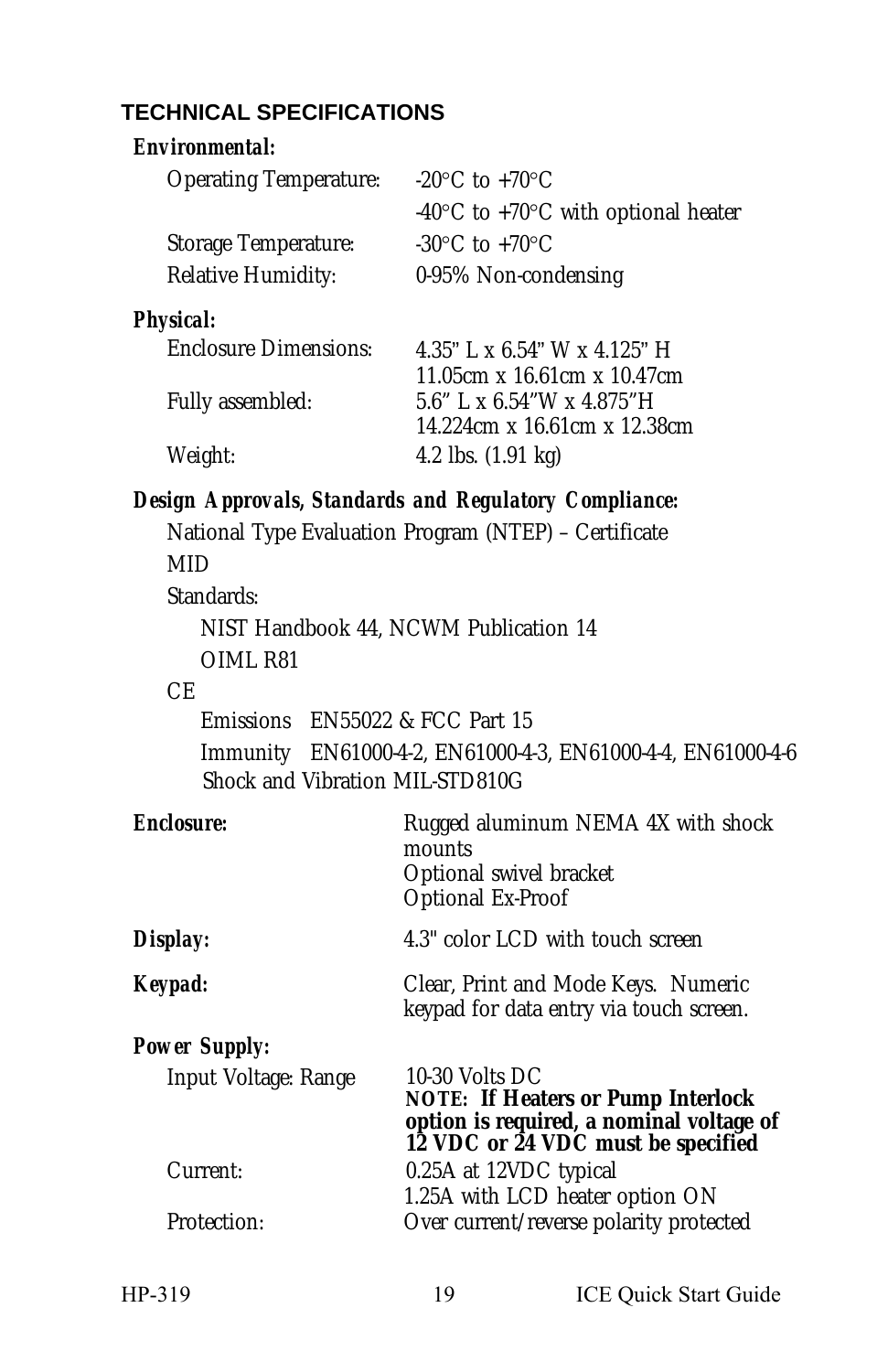| Battery:                 | User replaceable 3V lithium coin cell for<br>real time clock 2-4 years typical battery life.           |
|--------------------------|--------------------------------------------------------------------------------------------------------|
| Flow Meter Input:        |                                                                                                        |
| Frequency range:         | $0.2$ to 5000 Hz                                                                                       |
| Amplitude:               | 15mV RMS to 50V RMS                                                                                    |
| Impedance:               | 10 k $\Omega$                                                                                          |
| Linearization:           | Single K-Factor or 5-point flow meter<br>linearization                                                 |
| Pickup Coil Diagnostics: | Coil Short/Open Detection                                                                              |
| RTD Temperature Input:   |                                                                                                        |
| RTD type:                | 1000 $\Omega$ platinum probe, 2, 3 or 4-wire                                                           |
| Resolution:              | $12$ -hit                                                                                              |
| Accuracy:                | 0.025%                                                                                                 |
| Diagnostics:             | Probe Short/Open Detection                                                                             |
| Pressure Input:          |                                                                                                        |
| Type:                    | 4.20mA                                                                                                 |
| Resolution:              | $12$ -bit                                                                                              |
| Accuracy:                | 0.025%                                                                                                 |
| Diagnostics:             | Sensor Fail Detection                                                                                  |
| Pump Interlock Relay:    | Form 1C (SPDT), 30A at 120/240 VAC                                                                     |
| Serial Communications:   | RS-232 printer port<br>Baud Rate: 9600<br>Handshaking: XON/XOFF<br>Word Length: 8 bits<br>Parity: None |

#### *Miscellaneous System Features:*

- Non-volatile memory for configuration parameters and delivery data
- Real Time Clock

Security Features: **Audit Trail records last 1000 config**uration changes with Time/Date stamp Password protection to prevent unauthorized configuration changes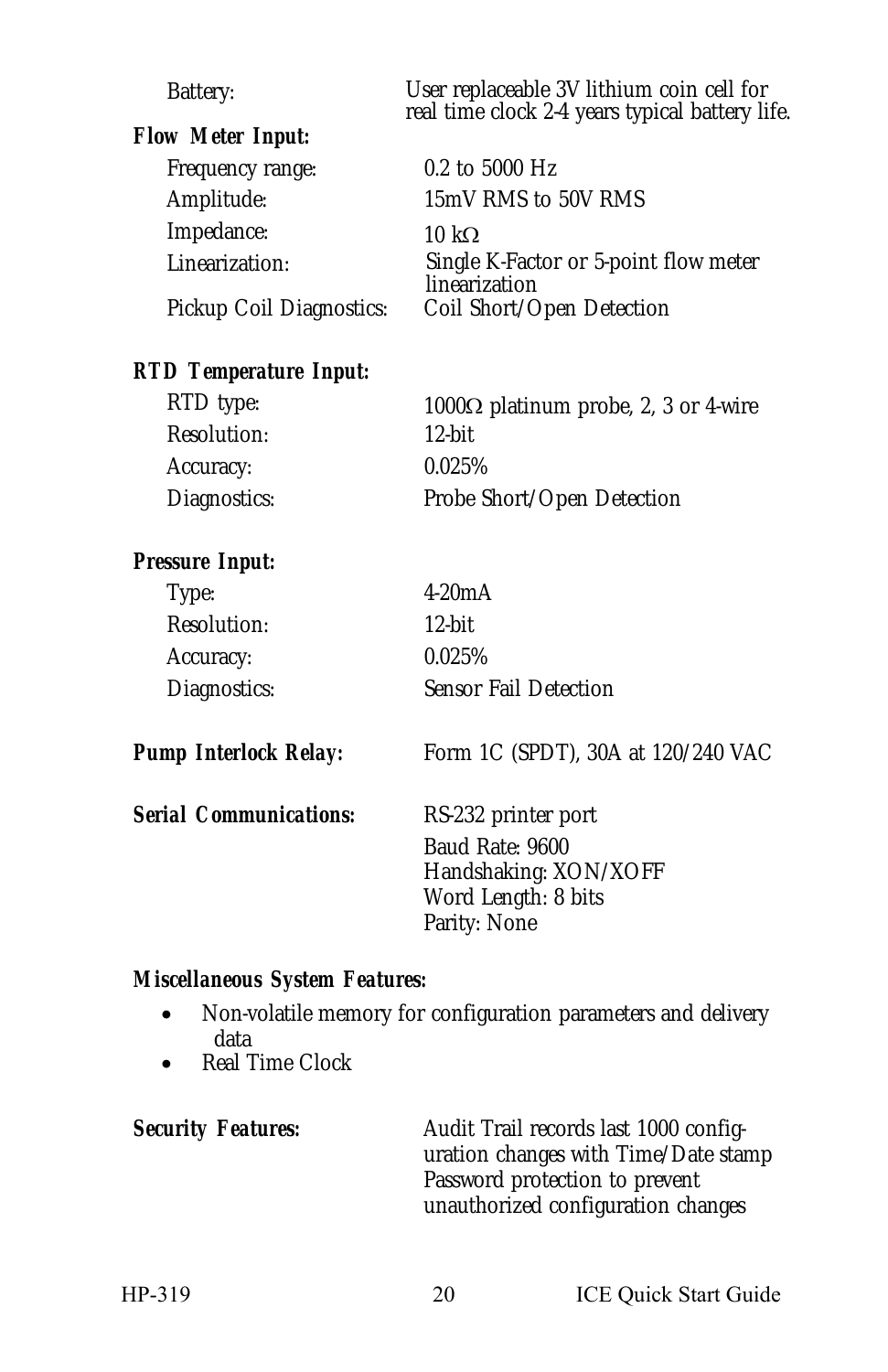| Diagnostic Features:                                              | Failure detection for RTD, analog and<br>flow meter inputs<br>Multiple error messages<br>Tracking of pump operational hours |
|-------------------------------------------------------------------|-----------------------------------------------------------------------------------------------------------------------------|
| Measured Products:                                                | Supports measurement of several<br>predefined liquids: LIN, LOX, LAR, CO2<br>Single Pipe, CO2 Dual Pipe, LN2O and<br>I NG   |
| Units of Measure:<br>Rate and Total:<br>Temperature:<br>Pressure: | gal, L, lb, kg, ft3, ft3 x 100, m3<br>K. F. C<br>psia, psig, bar-g, bar-a                                                   |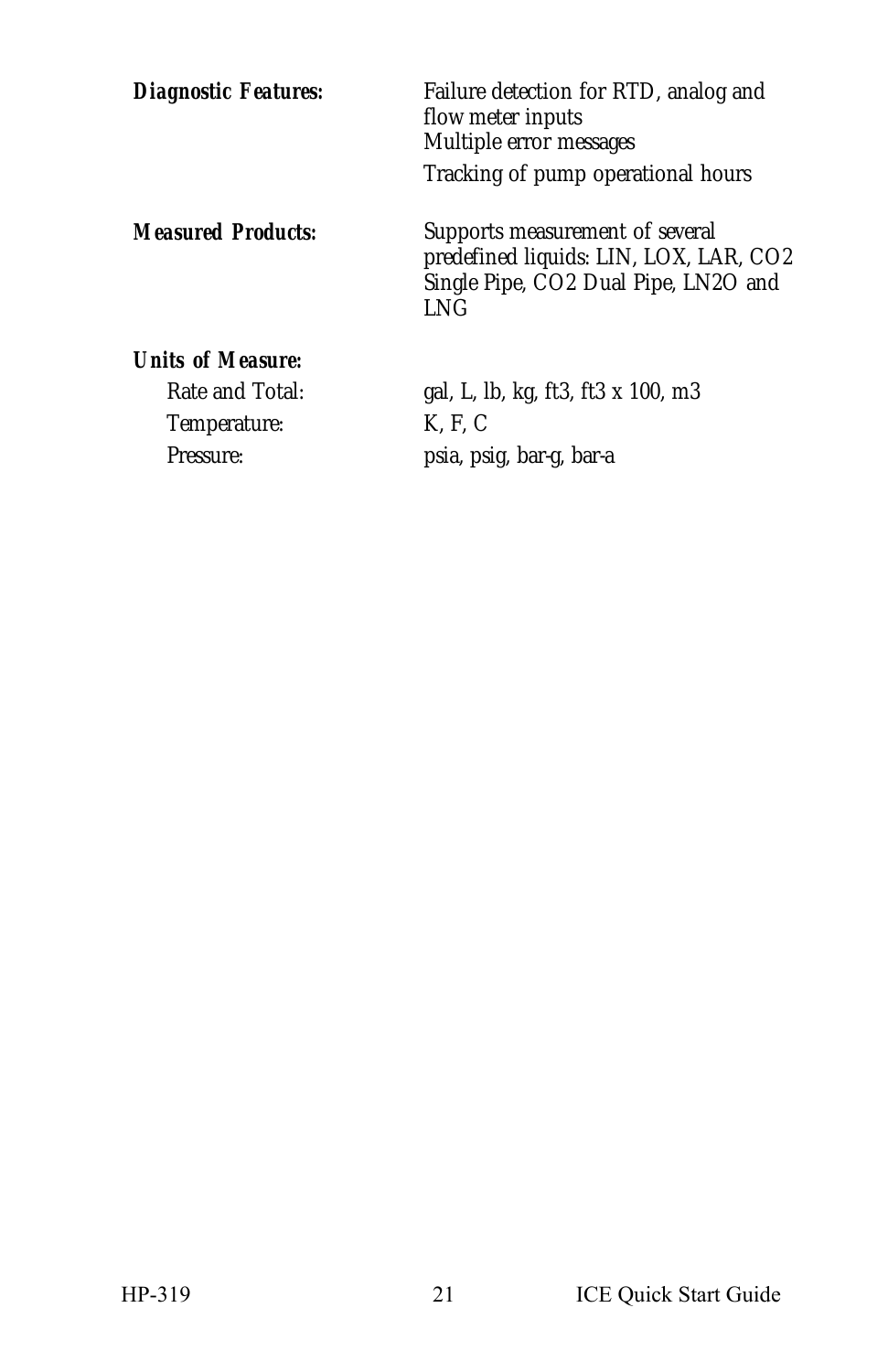### APPENDIX

### **DRAWINGS**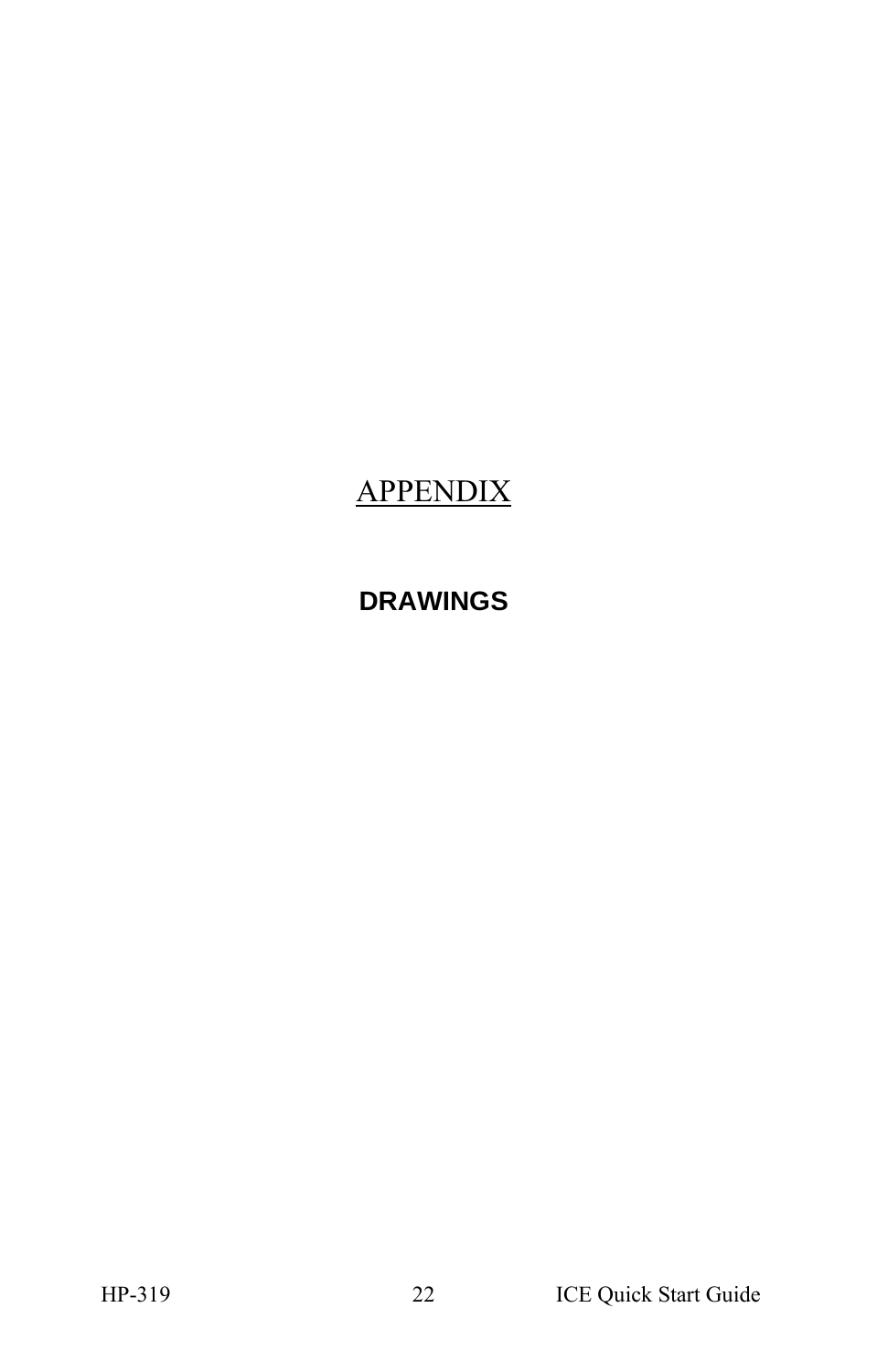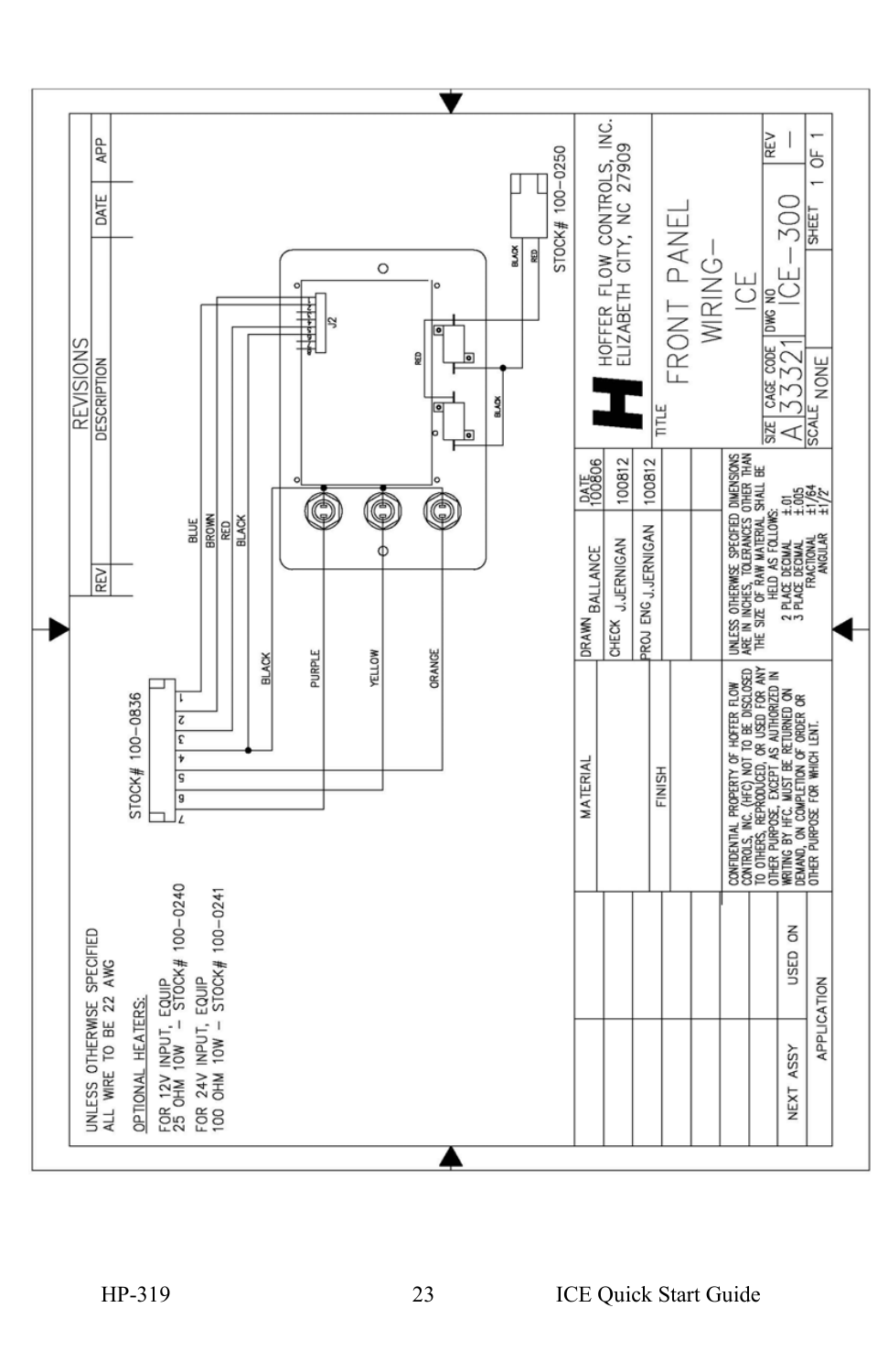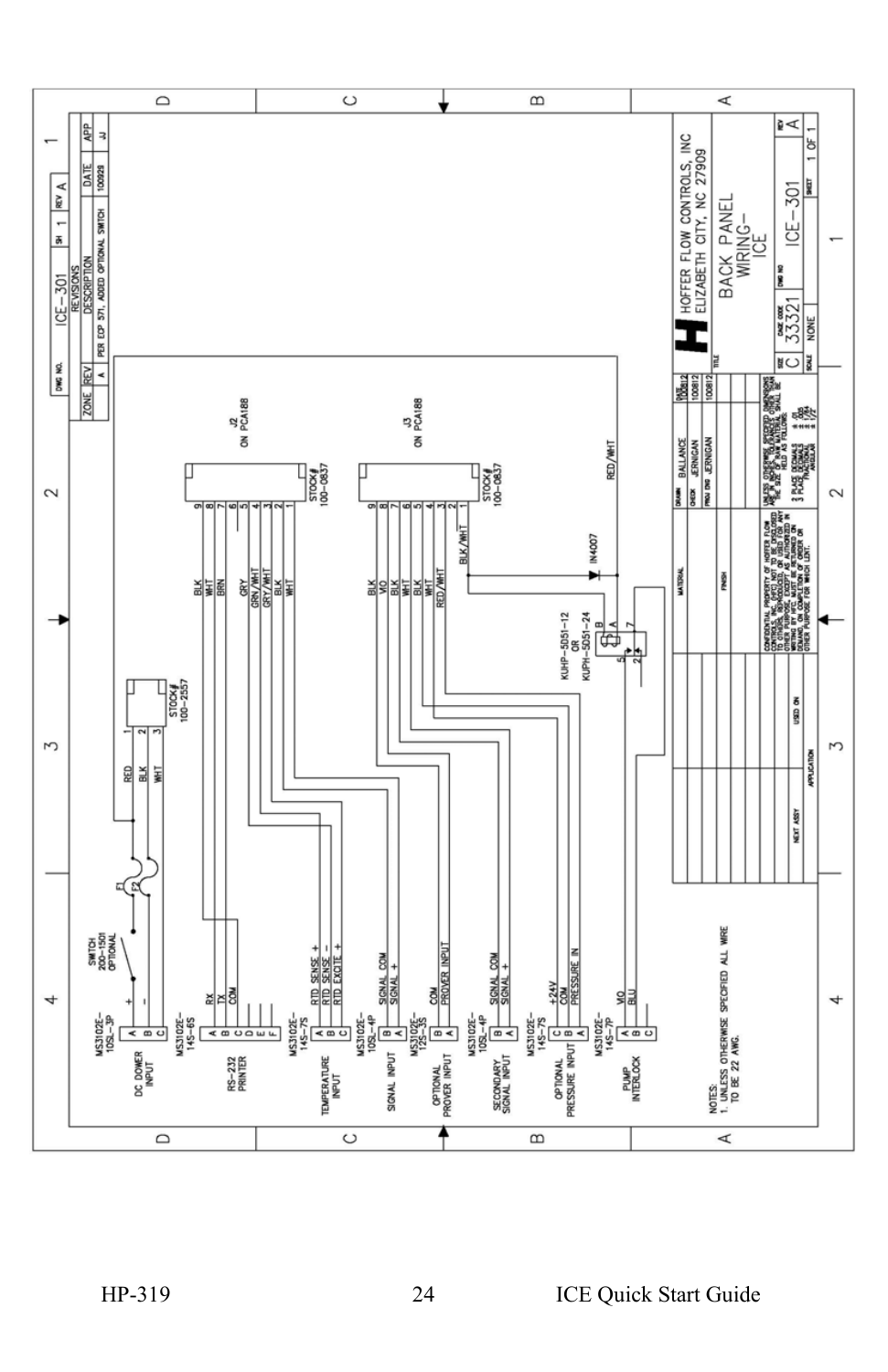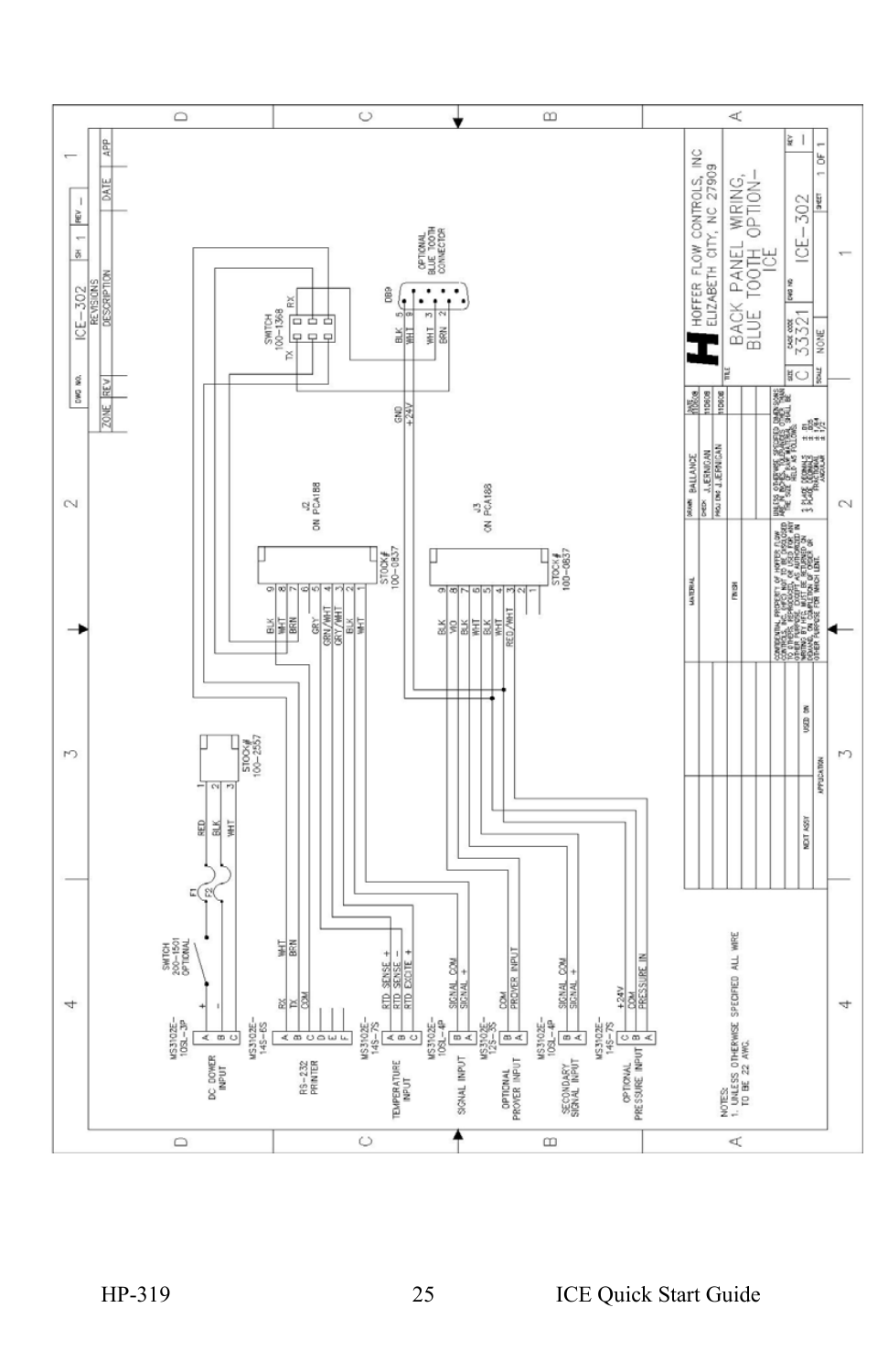